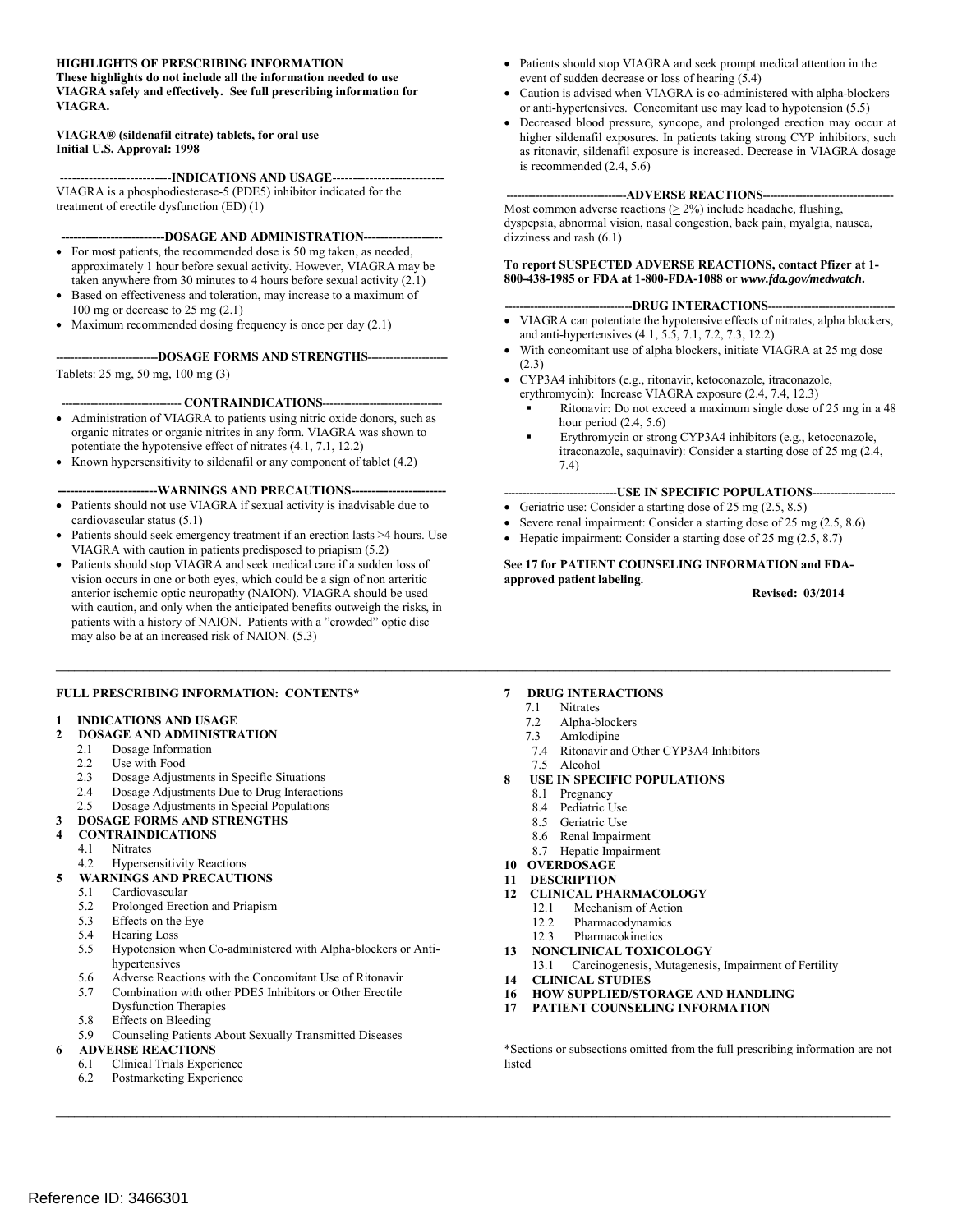## **FULL PRESCRIBING INFORMATION**

#### **1 INDICATIONS AND USAGE**

VIAGRA is indicated for the treatment of erectile dysfunction.

## **2 DOSAGE AND ADMINISTRATION 2.1 Dosage Information**

 activity. However, VIAGRA may be taken anywhere from 30 minutes to 4 hours before sexual activity. The maximum recommended dosing frequency is once per day. For most patients, the recommended dose is 50 mg taken, as needed, approximately 1 hour before sexual

Based on effectiveness and toleration, the dose may be increased to a maximum recommended dose of 100 mg or decreased to 25 mg.

#### **2.2 Use with Food**

VIAGRA may be taken with or without food.

#### **2.3 Dosage Adjustments in Specific Situations**

 nitric oxide donors such as organic nitrates or organic nitrites in any form is therefore contraindicated [*see Contraindications (4.1), Drug Interactions (7.1), and Clinical Pharmacology (12.2)*]*.*  VIAGRA was shown to potentiate the hypotensive effects of nitrates and its administration in patients who use

When VIAGRA is co-administered with an alpha-blocker, patients should be stable on alpha-blocker therapy prior to initiating VIAGRA treatment and VIAGRA should be initiated at 25 mg [*see Warnings and Precautions (5.5), Drug Interactions (7.2), and Clinical Pharmacology (12.2)*].

#### **2.4 Dosage Adjustments Due to Drug Interactions**

#### *Ritonavir*

 maximum dose is 25 mg within a 48 hour period because concomitant administration increased the blood levels The recommended dose for ritonavir-treated patients is 25 mg prior to sexual activity and the recommended of sildenafil by 11-fold *[see Warnings and Precautions (5.6), Drug Interactions (7.4), and Clinical Pharmacology (12.3)*].

## *CYP3A4 Inhibitors*

Consider a starting dose of 25 mg in patients treated with strong CYP3A4 inhibitors (e.g., ketoconazole, itraconazole, or saquinavir) or erythromycin. Clinical data have shown that co-administration with saquinavir or erythromycin increased plasma levels of sildenafil by about 3 fold [*see Drug Interactions (7.4) and Clinical Pharmacology (12.3)*].

## **2.5 Dosage Adjustments in Special Populations**

 Consider a starting dose of 25 mg in patients > 65 years, patients with hepatic impairment (e.g., cirrhosis), and patients with severe renal impairment (creatinine clearance <30 mL/minute) because administration of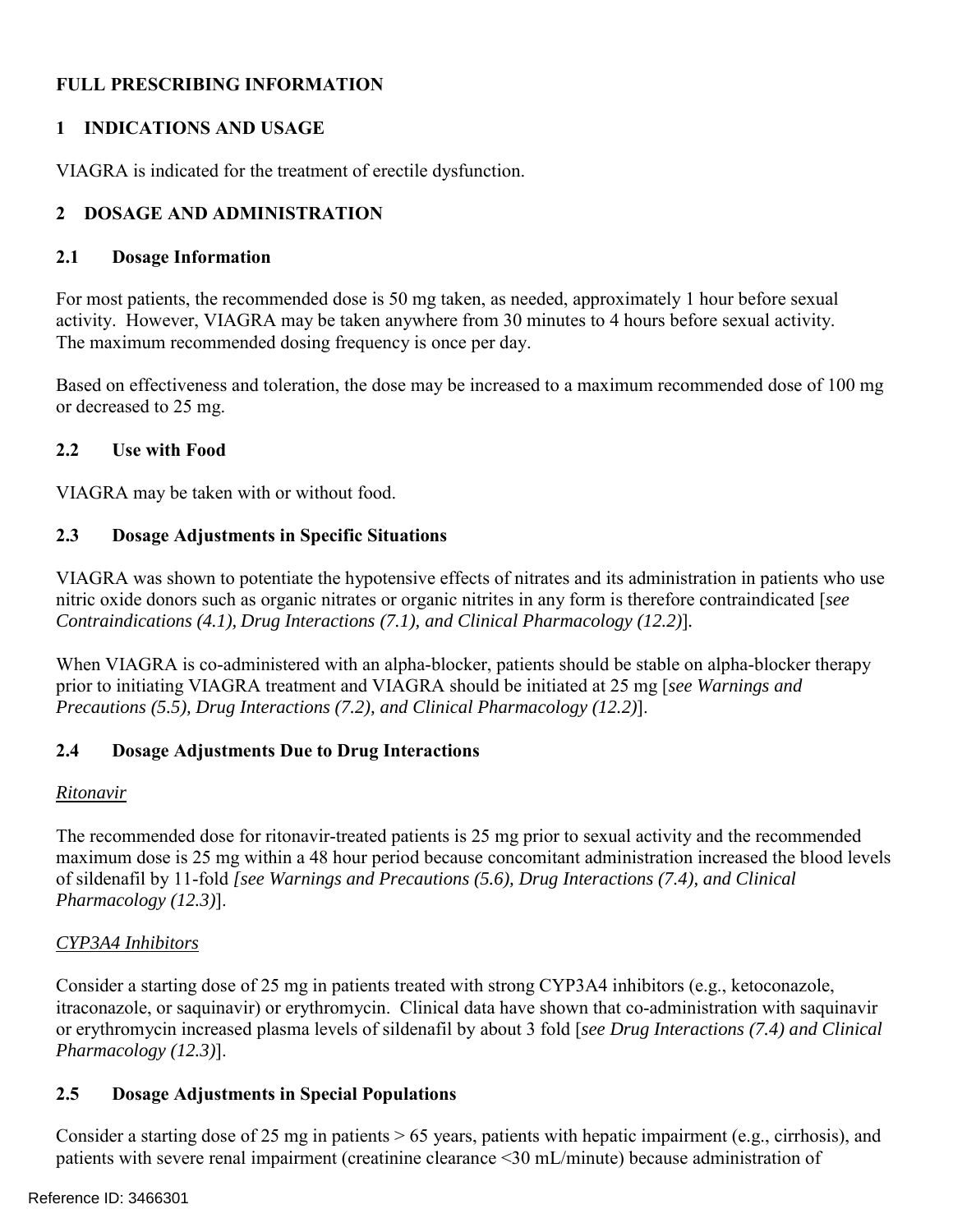*8.6, 8.7) and Clinical Pharmacology (12.3)*]*.*  VIAGRA in these patients resulted in higher plasma levels of sildenafil [*see Use in Specificl Populations (8.5,* 

## **3 DOSAGE FORMS AND STRENGTHS**

 VIAGRA is supplied as blue, film-coated, rounded-diamond-shaped tablets containing sildenafil citrate equivalent to 25 mg, 50 mg, or 100 mg of sildenafil. Tablets are debossed with PFIZER on one side and VGR25, VGR50 or VGR100 on the other to indicate the dosage strengths.

## **4 CONTRAINDICATIONS**

## **4.1 Nitrates**

 Consistent with its known effects on the nitric oxide/cGMP pathway [*see Clinical Pharmacology (12.1, 12.2)*], using nitric oxide donors such as organic nitrates or organic nitrites in any form either regularly and/or VIAGRA was shown to potentiate the hypotensive effects of nitrates, and its administration to patients who are intermittently is therefore contraindicated.

After patients have taken VIAGRA, it is unknown when nitrates, if necessary, can be safely administered. Although plasma levels of sildenafil at 24 hours post dose are much lower than at peak concentration, it is unknown whether nitrates can be safely co-administered at this time point [*see Dosage and Administration (2.3), Drug Interactions (7.1), and Clinical Pharmacology (12.2)*].

## **4.2 Hypersensitivity Reactions**

 and REVATIO, or any component of the tablet. Hypersensitivity reactions have been reported, including rash  and urticaria [*see Adverse Reactions (6.1)*]*.*  VIAGRA is contraindicated in patients with a known hypersensitivity to sildenafil, as contained in VIAGRA

## **5 WARNINGS AND PRECAUTIONS**

## **5.1 Cardiovascular**

 whom sexual activity is inadvisable because of their underlying cardiovascular status. The evaluation of There is a potential for cardiac risk of sexual activity in patients with preexisting cardiovascular disease. Therefore, treatments for erectile dysfunction, including VIAGRA, should not be generally used in men for erectile dysfunction should include a determination of potential underlying causes and the identification of appropriate treatment following a complete medical assessment.

VIAGRA has systemic vasodilatory properties that resulted in transient decreases in supine blood pressure in healthy volunteers (mean maximum decrease of 8.4/5.5 mmHg), [*see Clinical Pharmacology (12.2)*]. While this normally would be expected to be of little consequence in most patients, prior to prescribing VIAGRA, physicians should carefully consider whether their patients with underlying cardiovascular disease could be affected adversely by such vasodilatory effects, especially in combination with sexual activity.

 Use with caution in patients with the following underlying conditions which can be particularly sensitive to the actions of vasodilators including VIAGRA – those with left ventricular outflow obstruction (e.g., aortic stenosis, idiopathic hypertrophic subaortic stenosis) and those with severely impaired autonomic control of blood pressure.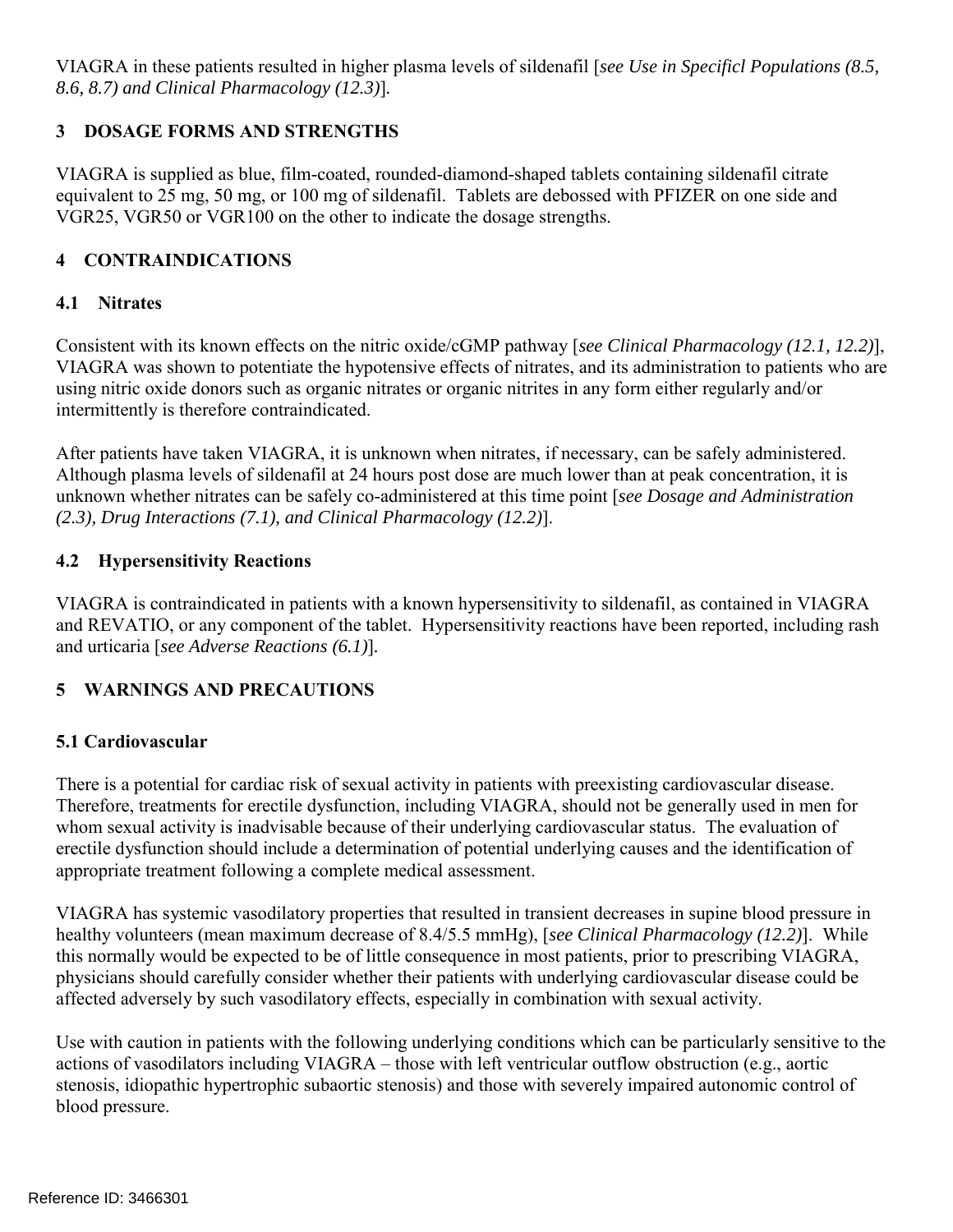There are no controlled clinical data on the safety or efficacy of VIAGRA in the following groups; if prescribed, this should be done with caution.

- 6 months; • Patients who have suffered a myocardial infarction, stroke, or life-threatening arrhythmia within the last
- Patients with resting hypotension (BP <90/50 mmHg) or hypertension (BP >170/110 mmHg);
- • Patients with cardiac failure or coronary artery disease causing unstable angina.

## **5.2 Prolonged Erection and Priapism**

 Prolonged erection greater than 4 hours and priapism (painful erections greater than 6 hours in duration) have been reported infrequently since market approval of VIAGRA. In the event of an erection that persists longer penile tissue damage and permanent loss of potency could result. than 4 hours, the patient should seek immediate medical assistance. If priapism is not treated immediately,

 priapism (such as sickle cell anemia, multiple myeloma, or leukemia). However, there are no controlled clinical VIAGRA should be used with caution in patients with anatomical deformation of the penis (such as angulation, cavernosal fibrosis or Peyronie's disease), or in patients who have conditions which may predispose them to data on the safety or efficacy of VIAGRA in patients with sickle cell or related anemias.

## **5.3 Effects on the Eye**

 increase in the risk of NAION within 5 half-lives of PDE5 inhibitor use. From this information, it is not possible to determine whether these events are related directly to the use of PDE5 inhibitors or to other factors Physicians should advise patients to stop use of all phosphodiesterase type 5 (PDE5) inhibitors, including VIAGRA, and seek medical attention in the event of a sudden loss of vision in one or both eyes. Such an event may be a sign of non-arteritic anterior ischemic optic neuropathy (NAION), a rare condition and a cause of decreased vision including permanent loss of vision, that has been reported rarely post-marketing in temporal association with the use of all PDE5 inhibitors. Based on published literature, the annual incidence of NAION is 2.5-11.8 cases per 100,000 in males aged  $\geq$  50. An observational study evaluated whether recent use of PDE5 inhibitors, as a class, was associated with acute onset of NAION. The results suggest an approximate 2 fold [*see Adverse Reactions (6.2)*].

 Physicians should consider whether their patients with underlying NAION risk factors could be adversely patients and only when the anticipated benefits outweigh the risks. Individuals with "crowded" optic disc are affected by use of PDE5 inhibitors. Individuals who have already experienced NAION are at increased risk of NAION recurrence. Therefore, PDE5 inhibitors, including VIAGRA, should be used with caution in these also considered at greater risk for NAION compared to the general population, however, evidence is insufficient to support screening of prospective users of PDE5 inhibitors, including VIAGRA, for this uncommon condition.

 There are no controlled clinical data on the safety or efficacy of VIAGRA in patients with retinitis pigmentosa (a minority of these patients have genetic disorders of retinal phosphodiesterases).

#### **5.4 Hearing Loss**

Physicians should advise patients to stop taking PDE5 inhibitors, including VIAGRA, and seek prompt medical attention in the event of sudden decrease or loss of hearing. These events, which may be accompanied by tinnitus and dizziness, have been reported in temporal association to the intake of PDE5 inhibitors, including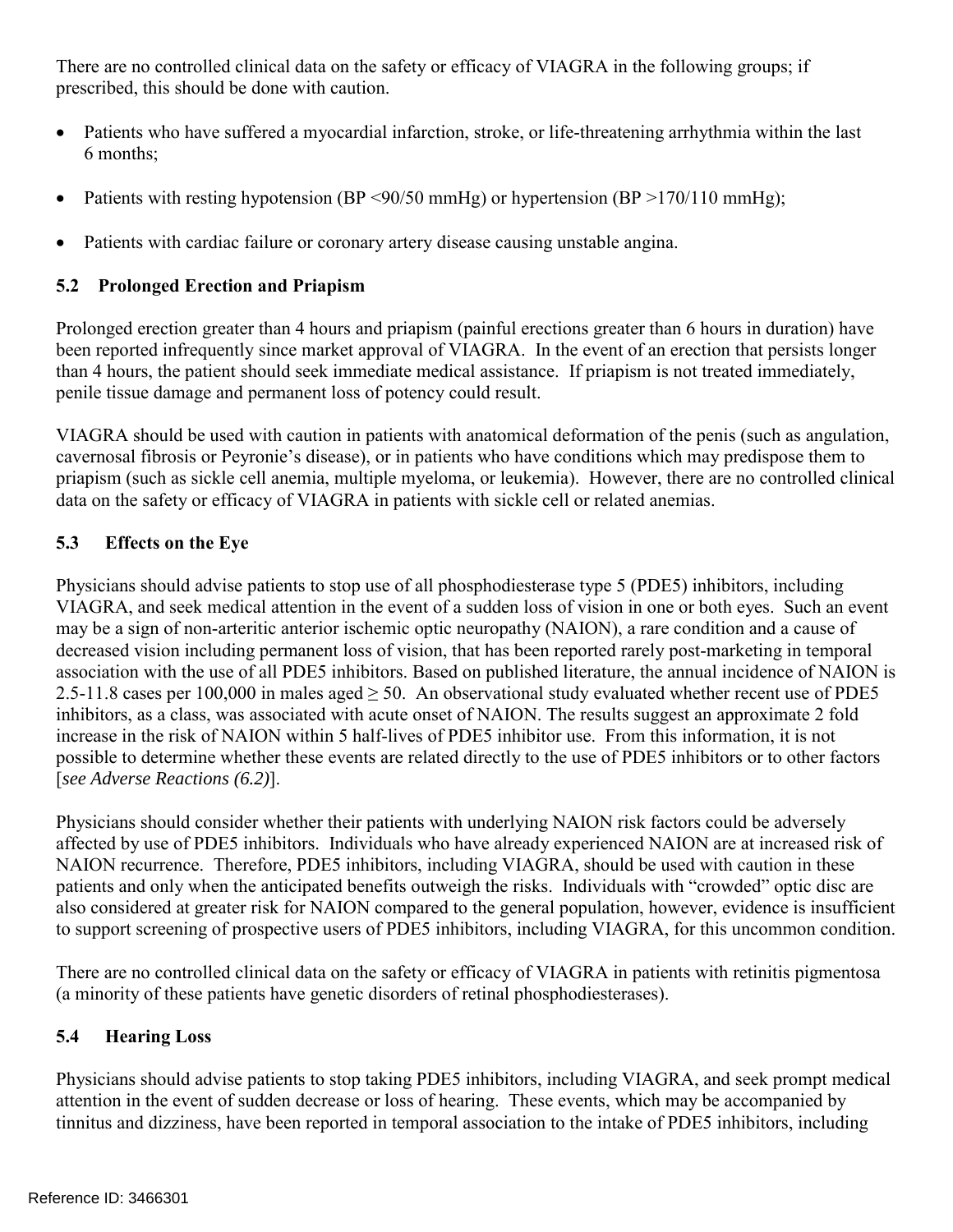VIAGRA. It is not possible to determine whether these events are related directly to the use of PDE5 inhibitors or to other factors [*see Adverse Reactions (6.1, 6.2)*].

## **5.5 Hypotension when Co-administered with Alpha-blockers or Anti-hypertensives**

## Alpha-blockers

 When vasodilators are used in combination, an additive effect on blood pressure may occur. In some patients, concomitant use of these two drug classes can lower blood pressure significantly [*see Drug Interactions (7.2)*  Caution is advised when PDE5 inhibitors are co-administered with alpha-blockers. PDE5 inhibitors, including VIAGRA, and alpha-adrenergic blocking agents are both vasodilators with blood pressure lowering effects. *and Clinical Pharmacology (12.2)*] leading to symptomatic hypotension (e.g., dizziness, lightheadedness, fainting).

Consideration should be given to the following:

- Patients who demonstrate hemodynamic instability on alpha-blocker therapy alone are at increased risk of symptomatic hypotension with concomitant use of PDE5 inhibitors. Patients should be stable on alpha-blocker therapy prior to initiating a PDE5 inhibitor.
- In those patients who are stable on alpha-blocker therapy, PDE5 inhibitors should be initiated at the lowest dose [*see Dosage and Administration (2.3)*].
- In those patients already taking an optimized dose of a PDE5 inhibitor, alpha-blocker therapy should be initiated at the lowest dose. Stepwise increase in alpha-blocker dose may be associated with further lowering of blood pressure when taking a PDE5 inhibitor.
- Safety of combined use of PDE5 inhibitors and alpha-blockers may be affected by other variables, including intravascular volume depletion and other anti-hypertensive drugs.

## Anti-hypertensives

 VIAGRA has systemic vasodilatory properties and may further lower blood pressure in patients taking antihypertensive medications.

 In a separate drug interaction study, when amlodipine, 5 mg or 10 mg, and VIAGRA, 100 mg were orally  systolic and 7 mmHg diastolic were noted [*see Drug Interactions (7.3) and Clinical Pharmacology (12.2)*]. administered concomitantly to hypertensive patients mean additional blood pressure reduction of 8 mmHg

## **5.6 Adverse Reactions with the Concomitant Use of Ritonavir**

 of sildenafil (11-fold increase in AUC). If VIAGRA is prescribed to patients taking ritonavir, caution should be (200-800 mg). To decrease the chance of adverse reactions in patients taking ritonavir, a decrease in sildenafil The concomitant administration of the protease inhibitor ritonavir substantially increases serum concentrations used. Data from subjects exposed to high systemic levels of sildenafil are limited. Decreased blood pressure, syncope, and prolonged erection were reported in some healthy volunteers exposed to high doses of sildenafil dosage is recommended [*see Dosage and Administration (2.4), Drug Interactions (7.4), and Clinical Pharmacology (12.3)*].

## **5.7 Combination with other PDE5 Inhibitors or Other Erectile Dysfunction Therapies**

The safety and efficacy of combinations of VIAGRA with other PDE5 Inhibitors, including REVATIO or other pulmonary arterial hypertension (PAH) treatments containing sildenafil, or other treatments for erectile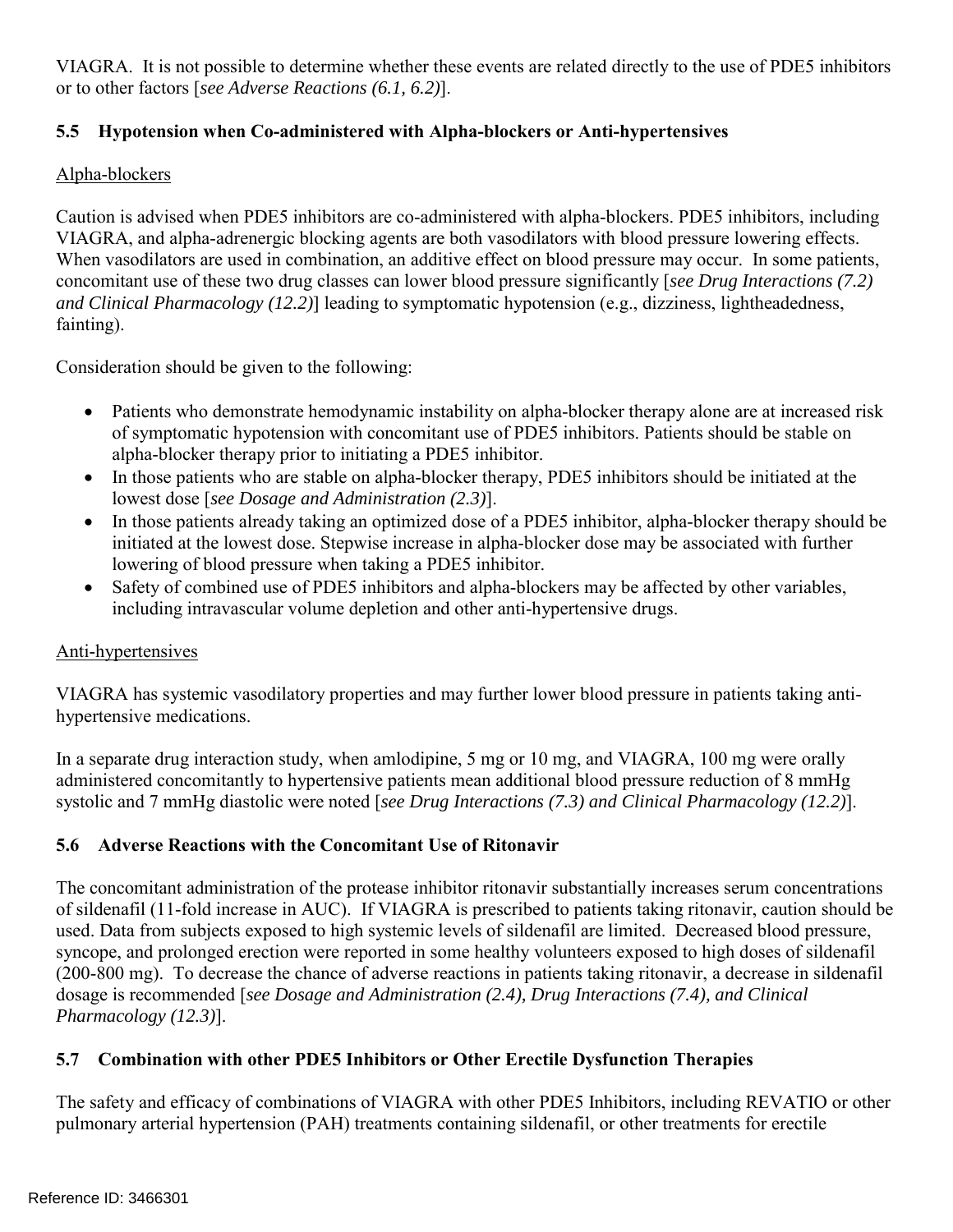dysfunction have not been studied. Such combinations may further lower blood pressure. Therefore, the use of such combinations is not recommended.

## **5.8 Effects on Bleeding**

 There have been postmarketing reports of bleeding events in patients who have taken VIAGRA. A causal relationship between VIAGRA and these events has not been established. In humans, VIAGRA has no effect on bleeding time when taken alone or with aspirin. However, *in vitro* studies with human platelets indicate that sildenafil potentiates the antiaggregatory effect of sodium nitroprusside (a nitric oxide donor). In addition, the combination of heparin and VIAGRA had an additive effect on bleeding time in the anesthetized rabbit, but this interaction has not been studied in humans.

The safety of VIAGRA is unknown in patients with bleeding disorders and patients with active peptic ulceration.

## **5.9 Counseling Patients About Sexually Transmitted Diseases**

The use of VIAGRA offers no protection against sexually transmitted diseases. Counseling of patients about the protective measures necessary to guard against sexually transmitted diseases, including the Human Immunodeficiency Virus (HIV), may be considered.

## **6 ADVERSE REACTIONS**

The following are discussed in more detail in other sections of the labeling:

- • Cardiovascular [*see Warnings and Precautions (5.1)*]
- • Prolonged Erection and Priapism [*see Warnings and Precautions (5.2)*]
- • Effects on the Eye [*see Warnings and Precautions (5.3)*]
- • Hearing Loss [*see Warnings and Precautions (5.4)*]
- • Hypotension when Co-administered with Alpha-blockers or Anti-hypertensives [*see Warnings and Precautions (5.5)*]
- Adverse Reactions with the Concomitant Use of Ritonavir [*see Warnings and Precautions* (5.6)]
- • Combination with other PDE5 Inhibitors or Other Erectile Dysfunction Therapies [*see Warnings and Precautions (5.7)*]
- • Effects on Bleeding [*see Warnings and Precautions (5.8)*]
- • Counseling Patients About Sexually Transmitted Diseases [*see Warnings and Precautions (5.9)*]

The most common adverse reactions reported in clinical trials  $(2\%)$  are headache, flushing, dyspepsia, abnormal vision, nasal congestion, back pain, myalgia, nausea, dizziness, and rash.

## **6.1 Clinical Trials Experience**

 clinical trials of a drug cannot be directly compared to rates in the clinical trials of another drug and may not Because clinical trials are conducted under widely varying conditions, adverse reaction rates observed in the reflect the rates observed in clinical practice.

 VIAGRA was administered to over 3700 patients (aged 19-87 years) during pre-marketing clinical trials worldwide. Over 550 patients were treated for longer than one year.

In placebo-controlled clinical studies, the discontinuation rate due to adverse reactions for VIAGRA (2.5%) was not significantly different from placebo (2.3%).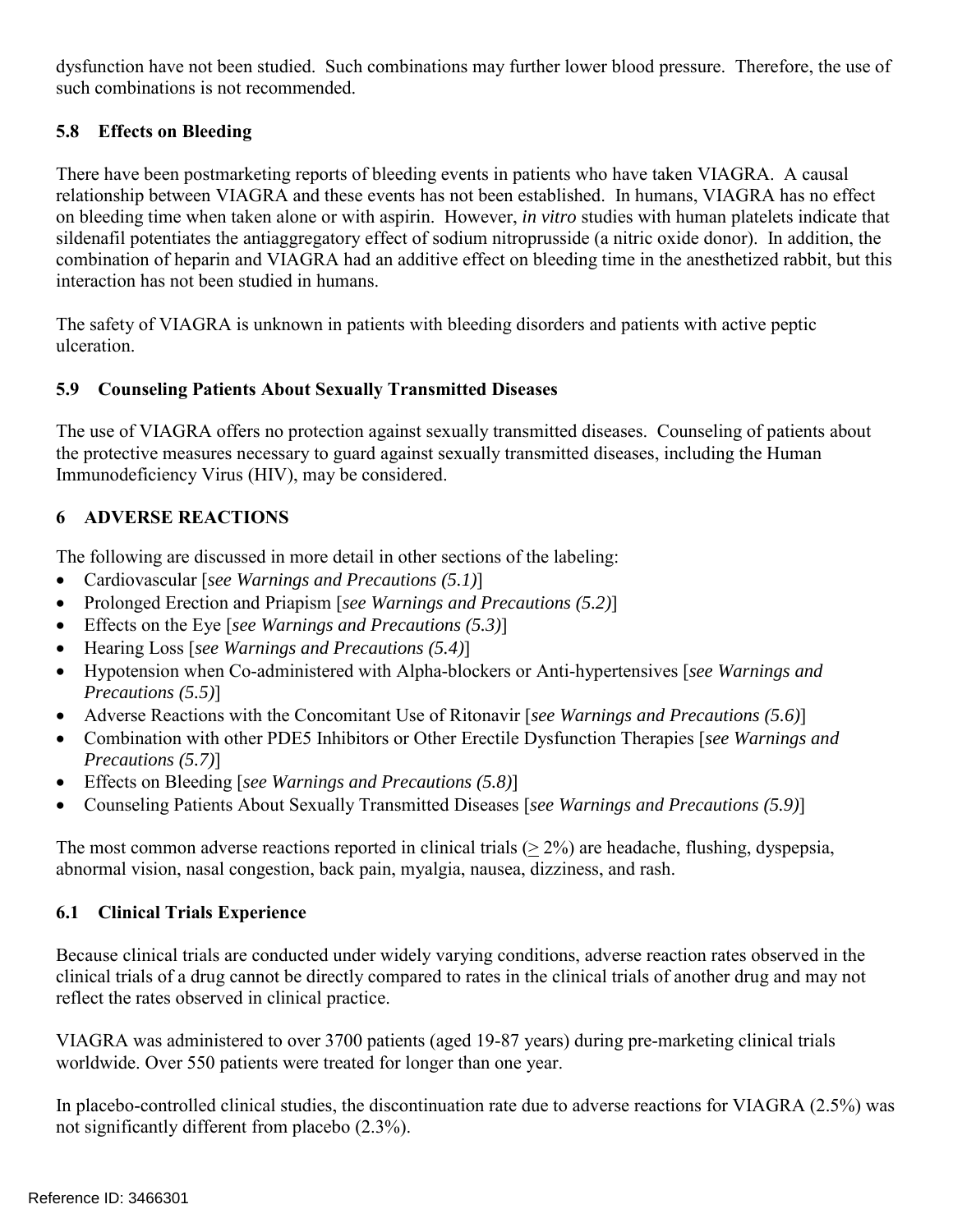In fixed-dose studies, the incidence of some adverse reactions increased with dose. The type of adverse dose studies. At doses above the recommended dose range, adverse reactions were similar to those detailed in reactions in flexible-dose studies, which reflect the recommended dosage regimen, was similar to that for fixed-Table 1 below but generally were reported more frequently.

| <b>Adverse Reaction</b> | $25 \text{ mg}$ | $50 \text{ mg}$ | $100$ mg  | Placebo   |  |
|-------------------------|-----------------|-----------------|-----------|-----------|--|
|                         | $(n=312)$       | $(n=511)$       | $(n=506)$ | $(n=607)$ |  |
| Headache                | 16%             | 21%             | 28%       | 7%        |  |
| Flushing                | 10%             | 19%             | 18%       | $2\%$     |  |
| Dyspepsia               | 3%              | 9%              | 17%       | $2\%$     |  |
| Abnormal vision         | $1\%$           | $2\%$           | 11%       | $1\%$     |  |
| Nasal congestion        | $4\%$           | 4%              | 9%        | $2\%$     |  |
| Back pain               | 3%              | 4%              | 4%        | $2\%$     |  |
| Myalgia                 | $2\%$           | $2\%$           | $4\%$     | $1\%$     |  |
| Nausea                  | $2\%$           | 3%              | 3%        | $1\%$     |  |
| <b>Dizziness</b>        | 3%              | 4%              | 3%        | $2\%$     |  |
| Rash                    | $1\%$           | $2\%$           | 3%        | $1\%$     |  |

#### **Table 1: Adverse Reactions Reported by ≥2% of Patients Treated with VIAGRA and More Frequent than Placebo in Fixed-Dose Phase II/III Studies**

† Abnormal Vision: Mild to moderate in severity and transient, predominantly color tinge to vision, but also increased sensitivity to light, or blurred vision.

When VIAGRA was taken as recommended (on an as-needed basis) in flexible-dose, placebo-controlled clinical trials of two to twenty-six weeks duration, patients took VIAGRA at least once weekly, and the following adverse reactions were reported:

#### **Table 2. Adverse Reactions Reported by ≥2% of Patients Treated with VIAGRA and More Frequent than Placebo in Flexible-Dose Phase II/III Studies**

| <b>Adverse Reaction</b>      | <b>VIAGRA</b> | <b>PLACEBO</b> |
|------------------------------|---------------|----------------|
|                              | $N = 734$     | $N = 725$      |
| Headache                     | 16%           | 4%             |
| Flushing                     | 10%           | $1\%$          |
| Dyspepsia                    | 7%            | $2\%$          |
| Nasal Congestion             | 4%            | $2\%$          |
| Abnormal Vision <sup>†</sup> | 3%            | $0\%$          |
| Back pain                    | $2\%$         | 2%             |
| <b>Dizziness</b>             | $2\%$         | $1\%$          |
| Rash                         | 2%            | $1\%$          |

† Abnormal Vision: Mild and transient, predominantly color tinge to vision, but also increased sensitivity to light or blurred vision. In these studies, only one patient discontinued due to abnormal vision.

The following events occurred in <2% of patients in controlled clinical trials; a causal relationship to VIAGRA is uncertain. Reported events include those with a plausible relation to drug use; omitted are minor events and reports too imprecise to be meaningful:

**Body as a Whole:** face edema, photosensitivity reaction, shock, asthenia, pain, chills, accidental fall, abdominal pain, allergic reaction, chest pain, accidental injury.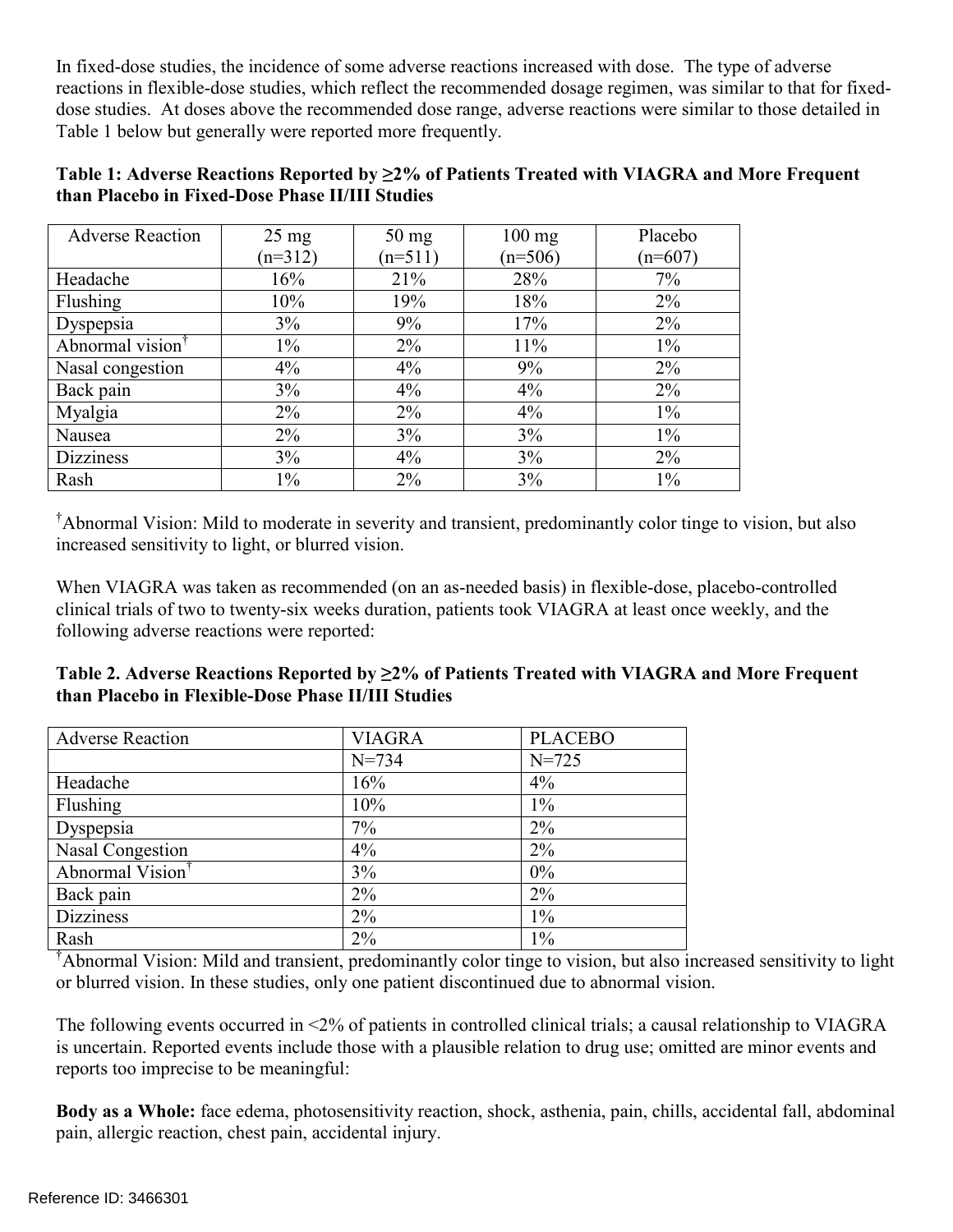**Cardiovascular:** angina pectoris, AV block, migraine, syncope, tachycardia, palpitation, hypotension, postural hypotension, myocardial ischemia, cerebral thrombosis, cardiac arrest, heart failure, abnormal electrocardiogram, cardiomyopathy.

 **Digestive:** vomiting, glossitis, colitis, dysphagia, gastritis, gastroenteritis, esophagitis, stomatitis, dry mouth, liver function tests abnormal, rectal hemorrhage, gingivitis.

**Hemic and Lymphatic:** anemia and leukopenia.

**Metabolic and Nutritional:** thirst, edema, gout, unstable diabetes, hyperglycemia, peripheral edema, hyperuricemia, hypoglycemic reaction, hypernatremia.

**Musculoskeletal**: arthritis, arthrosis, myalgia, tendon rupture, tenosynovitis, bone pain, myasthenia, synovitis.

**Nervous:** ataxia, hypertonia, neuralgia, neuropathy, paresthesia, tremor, vertigo, depression, insomnia, somnolence, abnormal dreams, reflexes decreased, hypesthesia.

**Respiratory:** asthma, dyspnea, laryngitis, pharyngitis, sinusitis, bronchitis, sputum increased, cough increased.

 **Skin and Appendages:** urticaria, herpes simplex, pruritus, sweating, skin ulcer, contact dermatitis, exfoliative dermatitis.

 ear pain, eye hemorrhage, cataract, dry eyes. **Special Senses:** sudden decrease or loss of hearing, mydriasis, conjunctivitis, photophobia, tinnitus, eye pain,

**Urogenital:** cystitis, nocturia, urinary frequency, breast enlargement, urinary incontinence, abnormal ejaculation, genital edema and anorgasmia.

Analysis of the safety database from controlled clinical trials showed no apparent difference in adverse reactions in patients taking VIAGRA with and without anti-hypertensive medication. This analysis was performed retrospectively, and was not powered to detect any pre-specified difference in adverse reactions.

## **6.2 Postmarketing Experience**

 estimate their frequency or establish a causal relationship to drug exposure. These events have been chosen for inclusion either due to their seriousness, reporting frequency, lack of clear alternative causation, or a The following adverse reactions have been identified during post approval use of VIAGRA. Because these reactions are reported voluntarily from a population of uncertain size, it is not always possible to reliably combination of these factors.

#### **Cardiovascular and cerebrovascular**

 and a few were reported to occur shortly after the use of VIAGRA without sexual activity. Others were reported to have occurred hours to days after the use of VIAGRA and sexual activity. It is not possible to Serious cardiovascular, cerebrovascular, and vascular events, including myocardial infarction, sudden cardiac death, ventricular arrhythmia, cerebrovascular hemorrhage, transient ischemic attack, hypertension, subarachnoid and intracerebral hemorrhages, and pulmonary hemorrhage have been reported post-marketing in temporal association with the use of VIAGRA. Most, but not all, of these patients had preexisting cardiovascular risk factors. Many of these events were reported to occur during or shortly after sexual activity, determine whether these events are related directly to VIAGRA, to sexual activity, to the patient's underlying cardiovascular disease, to a combination of these factors, or to other factors [*see Warnings and Precautions (5.1) and Patient Counseling Information (17.3)*].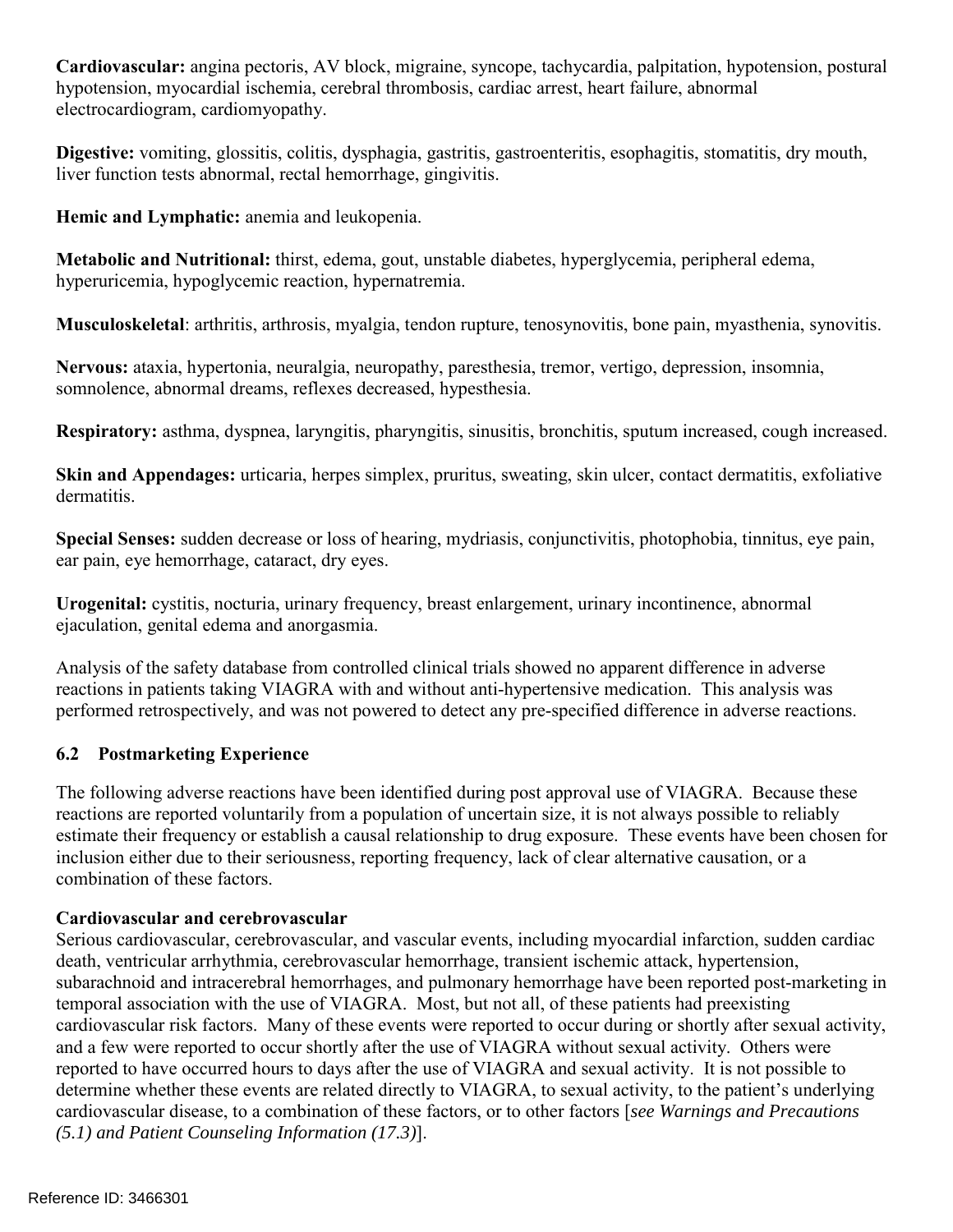**Hemic and Lymphatic:** vaso-occlusive crisis: In a small, prematurely terminated study of REVATIO (sildenafil) in patients with pulmonary arterial hypertension (PAH) secondary to sickle cell disease, vaso-occlusive crises requiring hospitalization were more commonly reported in patients who received sildenafil than in those randomized to placebo. The clinical relevance of this finding to men treated with VIAGRA for ED is not known.

**Nervous:** seizure, seizure recurrence, anxiety, and transient global amnesia.

#### **Respiratory:** epistaxis

#### **Special senses:**

 were reported that may have also played a role in the otologic adverse events. In many cases, medical follow-up use of VIAGRA, to the patient's underlying risk factors for hearing loss, a combination of these factors, or to  other factors [*see Warnings and Precautions (5.4) and Patient Counseling Information (17.5)*]. *Hearing:* Cases of sudden decrease or loss of hearing have been reported postmarketing in temporal association with the use of PDE5 inhibitors, including VIAGRA. In some of the cases, medical conditions and other factors information was limited. It is not possible to determine whether these reported events are related directly to the

*Ocular*: diplopia, temporary vision loss/decreased vision, ocular redness or bloodshot appearance, ocular burning, ocular swelling/pressure, increased intraocular pressure, retinal edema, retinal vascular disease or bleeding, and vitreous traction/detachment.

 these factors, or to other factors [*see Warnings and Precautions (5.3) and Patient Counseling Information*  Non-arteritic anterior ischemic optic neuropathy (NAION), a cause of decreased vision including permanent loss of vision, has been reported rarely post-marketing in temporal association with the use of phosphodiesterase type 5 (PDE5) inhibitors, including VIAGRA. Most, but not all, of these patients had underlying anatomic or vascular risk factors for developing NAION, including but not necessarily limited to: low cup to disc ratio ("crowded disc"), age over 50, diabetes, hypertension, coronary artery disease, hyperlipidemia and smoking. It is not possible to determine whether these events are related directly to the use of PDE5 inhibitors, to the patient's underlying vascular risk factors or anatomical defects, to a combination of *(17.4)*].

**Urogenital:** prolonged erection, priapism [*see Warnings and Precautions (5.2) and Patient Counseling Information (17.6)*], and hematuria.

## **7 DRUG INTERACTIONS 7.1 Nitrates**

## 7.1 Nitrates

 contraindicated. Consistent with its known effects on the nitric oxide/cGMP pathway, VIAGRA was shown to Administration of VIAGRA with nitric oxide donors such as organic nitrates or organic nitrites in any form is potentiate the hypotensive effects of nitrates [*see Dosage and Administration (2.3), Contraindications (4.1), Clinical Pharmacology (12.2)*]*.* 

## **7.2 Alpha-blockers**

 lowering effects. When VIAGRA is co-administered with an alpha-blocker, patients should be stable on alpha- blocker therapy prior to initiating VIAGRA treatment and VIAGRA should be initiated at the lowest dose [*see Dosage and Administration (2.3),Warnings and Precautions (5.5), Clinical Pharmacology (12.2)*]*.*  Use caution when co-administering alpha-blockers with VIAGRA because of potential additive blood pressure-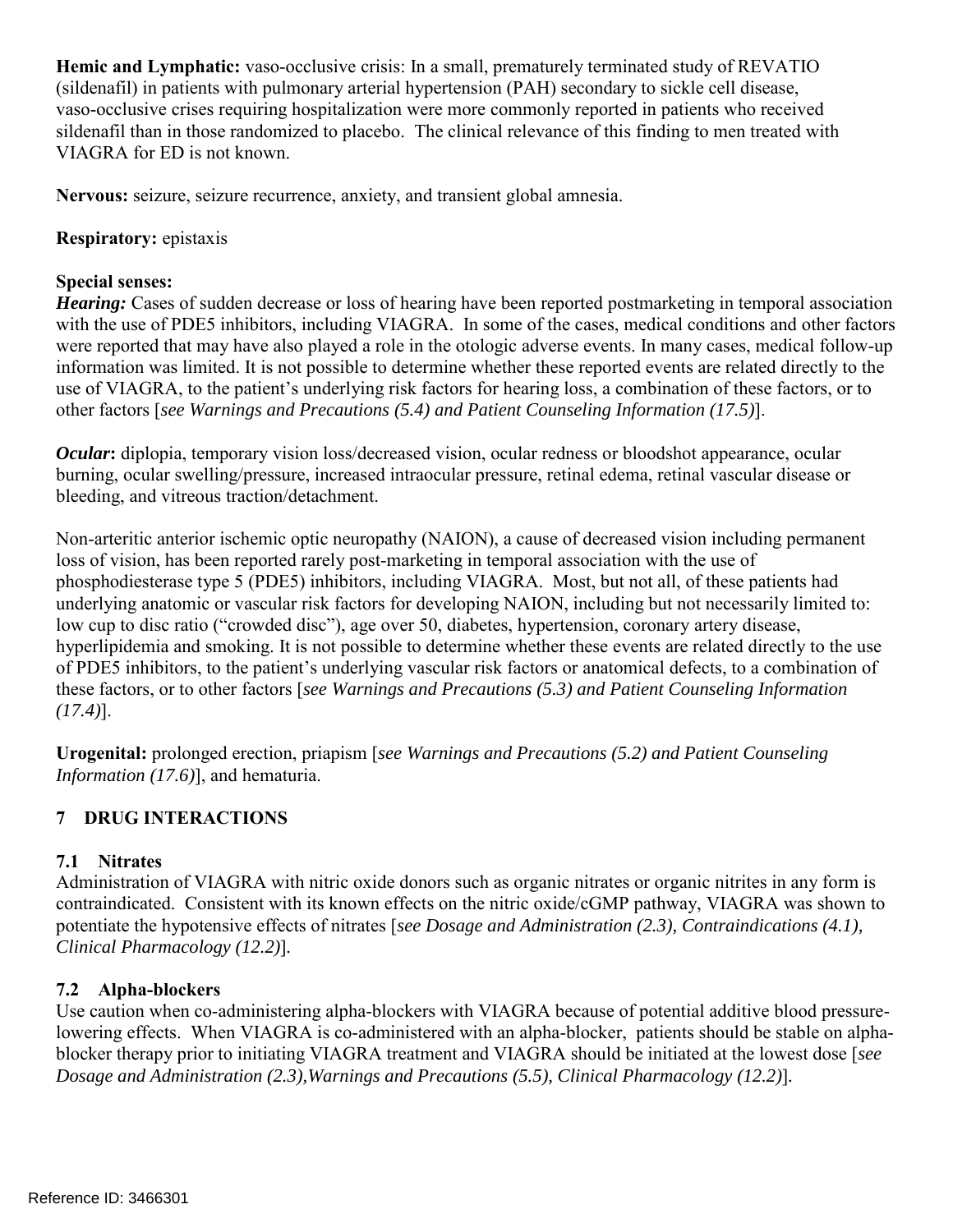#### **7.3 Amlodipine**

 mean additional reduction on supine blood pressure was 8 mmHg systolic and 7 mmHg diastolic [*see Warnings*  When VIAGRA 100 mg was co-administered with amlodipine (5 mg or 10 mg) to hypertensive patients, the *and Precautions (5.5), Clinical Pharmacology (12.2)*].

#### **7.4 Ritonavir and other CYP3A4 inhibitors**

 (11-fold increase in AUC). It is therefore recommended not to exceed a maximum single dose of 25 mg of Pharmacology  $(12.3)$ ]. Co-administration of ritonavir, a strong CYP3A4 inhibitor, greatly increased the systemic exposure of sildenafil VIAGRA in a 48 hour period [*see Dosage and Administration (2.4), Warnings and Precautions (5.6), Clinical* 

*Pharmacology (12.3)*].<br>Co-administration of erythromycin, a moderate CYP3A4 inhibitor, resulted in a 160% and 182% increases in sildenafil  $C_{\text{max}}$  and AUC, respectively. Co-administration of saquinavir, a strong CYP3A4 inhibitor, resulted in 140% and 210% increases in sildenafil  $C_{\text{max}}$  and AUC, respectively. Stronger CYP3A4 inhibitors such as ketoconazole or itraconazole could be expected to have greater effects than seen with saquinavir. A starting dose of 25 mg of VIAGRA should be considered in patients taking erythromycin or strong CYP3A4 inhibitors (such as saquinavir, ketoconazole, itracanozole) [*see Dosage and Administration (2.4), Clinical Pharmacology (12.3)*]*.* 

#### **7.5 Alcohol**

 In a drug-drug interaction study sildenafil 50 mg given with alcohol 0.5 g/kg in which mean maximum blood alcohol levels of 0.08% was achieved, sildenafil did not potentiate the hypotensive effect of alcohol in healthy volunteers [*see Clinical Pharmacology (12.2)*].

#### **8 USE IN SPECIFIC POPULATIONS**

#### **8.1 Pregnancy**

#### Pregnancy Category B.

 VIAGRA is not indicated for use in women. There are no adequate and well-controlled studies of sildenafil in pregnant women.

#### Risk Summary

Based on animal data, VIAGRA is not predicted to increase the risk of adverse developmental outcomes in humans.

#### Animal Data

Maximum Recommended Human Dose (MRHD) on a mg/m<sup>2</sup> basis in a 50 kg subject. In the rat pre- and postnatal development study, the no observed adverse effect dose was 30 mg/kg/day given for 36 days. In the nonpregnant rat the AUC at this dose was about 20 times human AUC. No evidence of teratogenicity, embryotoxicity or fetotoxicity was observed in rats and rabbits which received up to 200 mg/kg/day during organogenesis. These doses represent, respectively, about 20 and 40 times the

#### **8.4 Pediatric Use**

 VIAGRA is not indicated for use in pediatric patients. Safety and effectiveness have not been established in pediatric patients.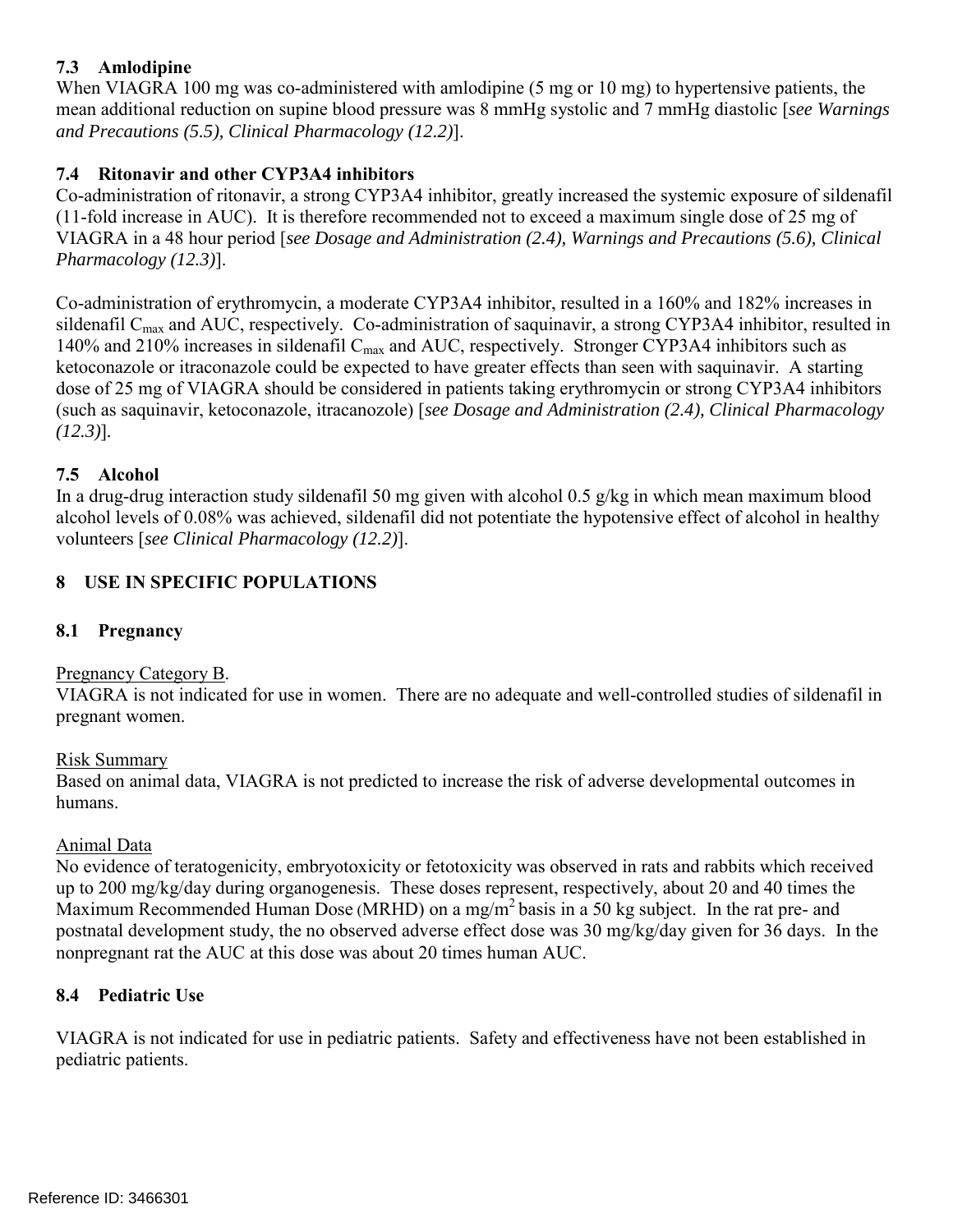## **8.5 Geriatric Use**

Healthy elderly volunteers (65 years or over) had a reduced clearance of sildenafil resulting in approximately 84% and 107% higher plasma AUC values of sildenafil and its active N-desmethyl metabolite, respectively, compared to those seen in healthy young volunteers (18-45 years) [*see Clinical Pharmacology (12.3)*]. Due to age-differences in plasma protein binding, the corresponding increase in the AUC of free (unbound) sildenafil and its active N-desmethyl metabolite were 45% and 57%, respectively [*see Clinical Pharmacology (12.3)*].

 Of the total number of subjects in clinical studies of Viagra, 18% were 65 years and older, while 2% were 75 years and older. No overall differences in safety or efficacy were observed between older  $( \geq 65 \text{ years of age})$ and younger (< 65 years of age) subjects.

 However, since higher plasma levels may increase the incidence of adverse reactions, a starting dose of 25 mg should be considered in older subjects due to the higher systemic exposure [*see Dosage and Administration (2.5)*].

#### **8.6 Renal Impairment**

 dose of 25 mg should be considered in patients with severe renal impairment [*see Dosage and Administration (2.5)* and *Clinical Pharmacology (12.3)*]*.*  No dose adjustment is required for mild (CLcr=50-80 mL/min) and moderate (CLcr=30-49 mL/min) renal impairment. In volunteers with severe renal impairment (Clcr<30 mL/min), sildenafil clearance was reduced, resulting in higher plasma exposure of sildenafil ( $\sim$ 2 fold), approximately doubling of C<sub>max</sub> and AUC. A starting

#### **8.7 Hepatic Impairment**

 In volunteers with hepatic impairment (Child-Pugh Class A and B), sildenafil clearance was reduced, resulting in higher plasma exposure of sildenafil (47% for  $C_{\text{max}}$  and 85% for AUC). The pharmacokinetics of sildenafil in patients with severely impaired hepatic function (Child-Pugh Class C) have not been studied. A starting dose of 25 mg should be considered in patients with any degree of hepatic impairment [*see Dosage and Administration (2.5)* and *Clinical Pharmacology (12.3)*]*.* 

## **10 OVERDOSAGE**

 In studies with healthy volunteers of single doses up to 800 mg, adverse reactions were similar to those seen at lower doses but incidence rates and severities were increased.

 In cases of overdose, standard supportive measures should be adopted as required. Renal dialysis is not expected to accelerate clearance as sildenafil is highly bound to plasma proteins and it is not eliminated in the urine.

## **11 DESCRIPTION**

VIAGRA (sildenafil citrate), an oral therapy for erectile dysfunction, is the citrate salt of sildenafil, a selective inhibitor of cyclic guanosine monophosphate (cGMP)-specific phosphodiesterase type 5 (PDE5).

Sildenafil citrate is designated chemically as 1-[[3-(6,7-dihydro-1-methyl-7-oxo-3-propyl-1*H*-pyrazolo[4,3 *d*]pyrimidin-5-yl)-4-ethoxyphenyl]sulfonyl]-4-methylpiperazine citrate and has the following structural formula: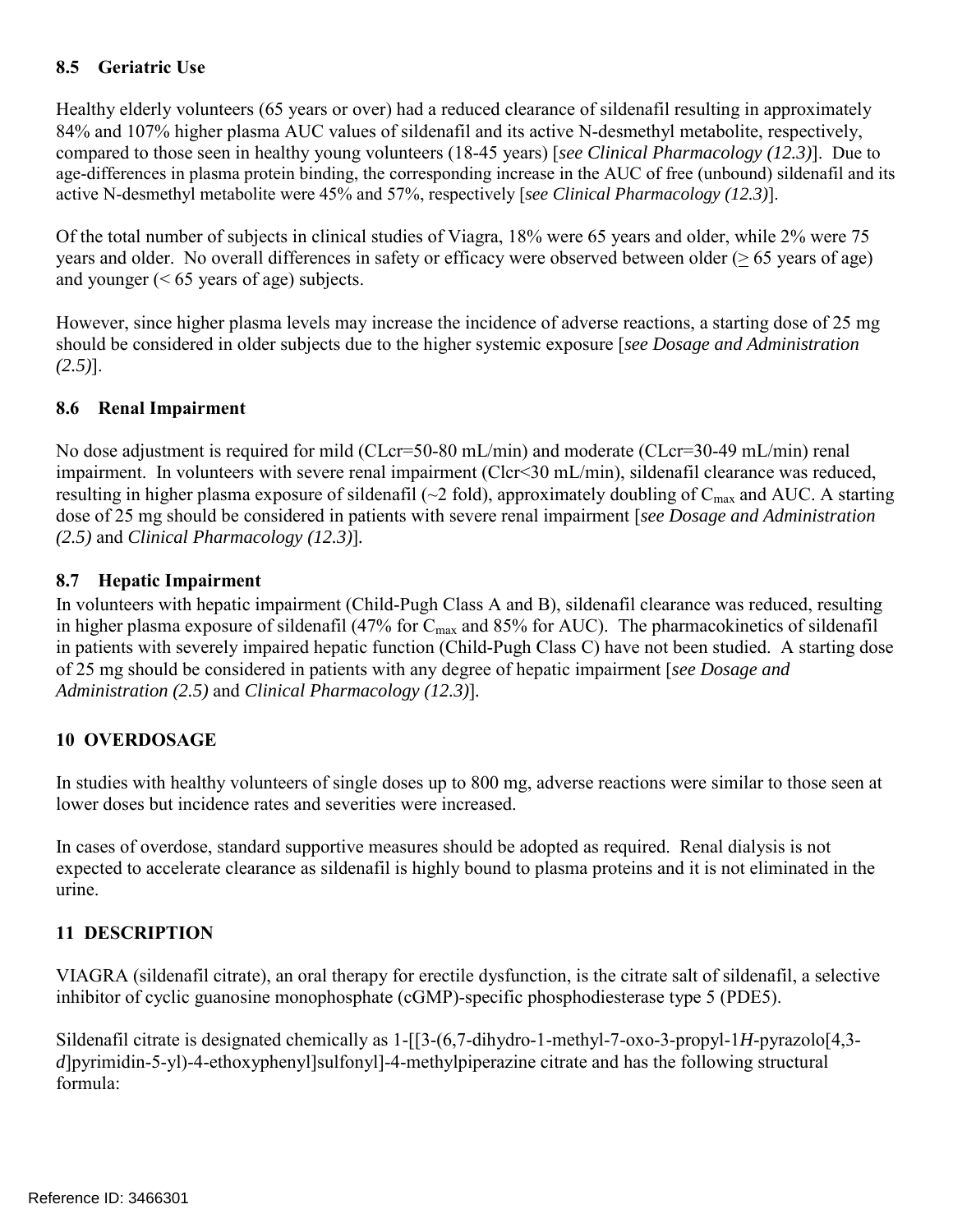

Sildenafil citrate is a white to off-white crystalline powder with a solubility of 3.5 mg/mL in water and a molecular weight of 666.7.

 VIAGRA is formulated as blue, film-coated rounded-diamond-shaped tablets equivalent to 25 mg, 50 mg and croscarmellose sodium, magnesium stearate, hypromellose, titanium dioxide, lactose, triacetin, and FD & C 100 mg of sildenafil for oral administration. In addition to the active ingredient, sildenafil citrate, each tablet contains the following inactive ingredients: microcrystalline cellulose, anhydrous dibasic calcium phosphate, Blue #2 aluminum lake.

## **12 CLINICAL PHARMACOLOGY**

#### **12.1 Mechanism of Action**

The physiologic mechanism of erection of the penis involves release of nitric oxide (NO) in the corpus cavernosum during sexual stimulation. NO then activates the enzyme guanylate cyclase, which results in increased levels of cyclic guanosine monophosphate (cGMP), producing smooth muscle relaxation in the corpus cavernosum and allowing inflow of blood.

 blood to the corpus cavernosum. Sildenafil at recommended doses has no effect in the absence of sexual Sildenafil enhances the effect of NO by inhibiting phosphodiesterase type 5 (PDE5), which is responsible for degradation of cGMP in the corpus cavernosum. Sildenafil has no direct relaxant effect on isolated human corpus cavernosum. When sexual stimulation causes local release of NO, inhibition of PDE5 by sildenafil causes increased levels of cGMP in the corpus cavernosum, resulting in smooth muscle relaxation and inflow of stimulation.

#### *Binding Characteristics*

 Studies *in vitro* have shown that sildenafil is selective for PDE5. Its effect is more potent on PDE5 than on pathway of the retina. This lower selectivity is thought to be the basis for abnormalities related to color vision other known phosphodiesterases (10-fold for PDE6, >80-fold for PDE1, >700-fold for PDE2, PDE3, PDE4, PDE7, PDE8, PDE9, PDE10, and PDE11). Sildenafil is approximately 4,000-fold more selective for PDE5 compared to PDE3. PDE3 is involved in control of cardiac contractility. Sildenafil is only about 10-fold as potent for PDE5 compared to PDE6, an enzyme found in the retina which is involved in the phototransduction [*see Clinical Pharmacology (12.2)*].

 bladder, testis, and seminal vesicle. The inhibition of PDE5 in some of these tissues by sildenafil may be the In addition to human corpus cavernosum smooth muscle, PDE5 is also found in other tissues including platelets, vascular and visceral smooth muscle, and skeletal muscle, brain, heart, liver, kidney, lung, pancreas, prostate, basis for the enhanced platelet antiaggregatory activity of NO observed *in vitro*, an inhibition of platelet thrombus formation *in vivo* and peripheral arterial-venous dilatation *in vivo*.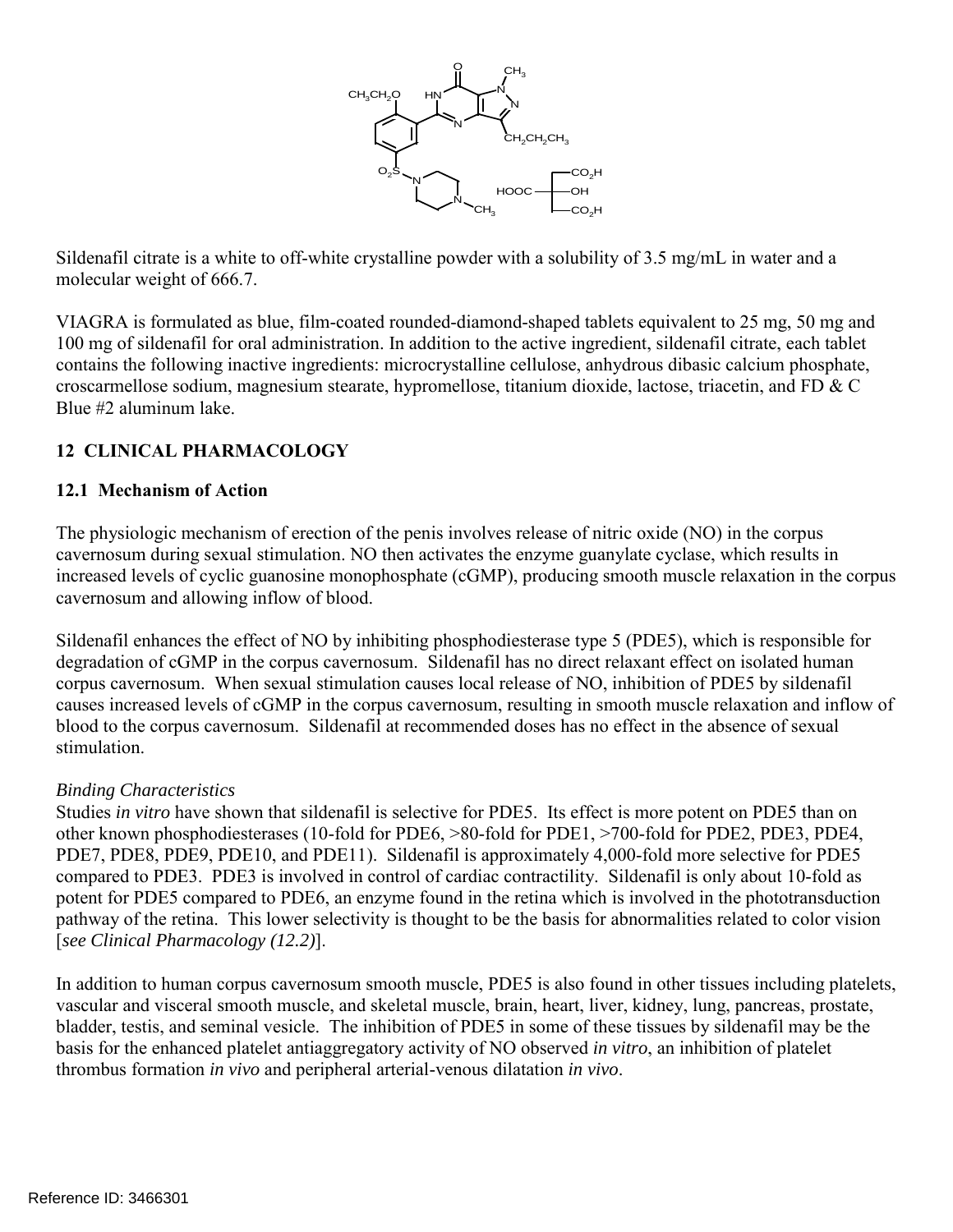#### **12.2 Pharmacodynamics**

erections, as assessed by an objective measurement of hardness and duration of erections (RigiScan®), after VIAGRA administration compared with placebo. Most studies assessed the efficacy of VIAGRA approximately 60 minutes post dose. The erectile response, as assessed by RigiScan<sup>®</sup>, generally increased with showing an effect for up to 4 hours but the response was diminished compared to 2 hours. **Effects of VIAGRA on Erectile Response:** In eight double-blind, placebo-controlled crossover studies of patients with either organic or psychogenic erectile dysfunction, sexual stimulation resulted in improved increasing sildenafil dose and plasma concentration. The time course of effect was examined in one study,

 **Effects of VIAGRA on Blood Pressure:** Single oral doses of sildenafil (100 mg) administered to healthy pressure of 8.3/5.3 mmHg). The decrease in sitting blood pressure was most notable approximately 1-2 hours after dosing, and was not different than placebo at 8 hours. Similar effects on blood pressure were noted with 25 mg, 50 mg and 100 mg of VIAGRA, therefore the effects are not related to dose or plasma levels within this volunteers produced decreases in sitting blood pressure (mean maximum decrease in systolic/diastolic blood dosage range. Larger effects were recorded among patients receiving concomitant nitrates [*see Contraindications (4.1)*].



**Figure 1: Mean Change from Baseline in Sitting Systolic Blood Pressure, Healthy Volunteers.**

 sildenafil at 24 hours post dose are approximately 2 ng/mL (compared to peak plasma levels of approximately 440 ng/mL). In the following patients: age >65 years, hepatic impairment (e.g., cirrhosis), severe renal impairment (e.g., creatinine clearance <30 mL/min), and concomitant use of erythromycin or strong CYP3A4 inhibitors, plasma levels of sildenafil at 24 hours post dose have been found to be 3 to 8 times higher than those peak concentration, it is unknown whether nitrates can be safely co-administered at this time point [*see*  **Effects of VIAGRA on Blood Pressure When Nitroglycerin is Subsequently Administered:** Based on the pharmacokinetic profile of a single 100 mg oral dose given to healthy normal volunteers, the plasma levels of seen in healthy volunteers. Although plasma levels of sildenafil at 24 hours post dose are much lower than at *Contraindications (4.1)*].

 VIAGRA with doxazosin, an alpha-adrenergic blocking agent. **Effects of VIAGRA on Blood Pressure When Co-administered with Alpha-Blockers:** Three double-blind, placebo-controlled, randomized, two-way crossover studies were conducted to assess the interaction of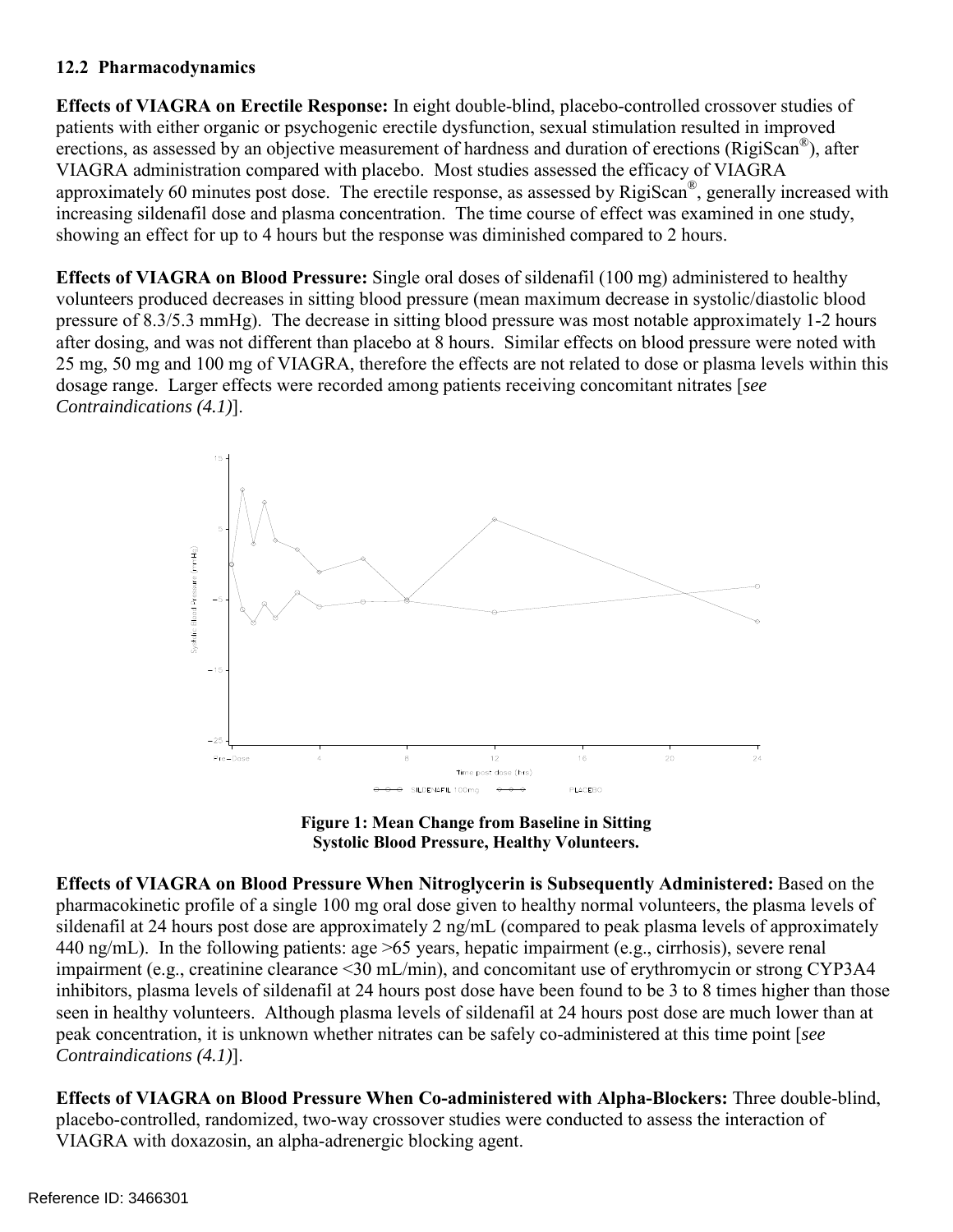#### *Study 1: VIAGRA with Doxazosin*

 VIAGRA dose was reduced to 25 mg. Thereafter, 17 subjects were treated with VIAGRA 25 mg or matching In the first study, a single oral dose of VIAGRA 100 mg or matching placebo was administered in a 2-period crossover design to 4 generally healthy males with benign prostatic hyperplasia (BPH). Following at least 14 consecutive daily doses of doxazosin, VIAGRA 100 mg or matching placebo was administered simultaneously with doxazosin. Following a review of the data from these first 4 subjects (details provided below), the placebo in combination with doxazosin 4 mg (15 subjects) or doxazosin 8 mg (2 subjects). The mean subject age was 66.5 years.

For the 17 subjects who received VIAGRA 25 mg and matching placebo, the placebo-subtracted mean maximum decreases from baseline (95% CI) in systolic blood pressure were as follows:

| Placebo-subtracted mean maximum decrease |                   |
|------------------------------------------|-------------------|
| in systolic blood pressure (mm Hg)       | VIAGRA 25 mg      |
| Supine                                   | $7.4(-0.9, 15.7)$ |
| Standing                                 | $6.0(-0.8, 12.8)$ |

The mean profiles of the change from baseline in standing systolic blood pressure in subjects treated with doxazosin in combination with 25 mg VIAGRA or matching placebo are shown in Figure 2.



 **Figure 2: Mean Standing Systolic Blood Pressure Change from Baseline** 

 hours after VIAGRA or matching placebo. Outliers were defined as subjects with a standing systolic blood Blood pressure was measured immediately pre-dose and at 15, 30, 45 minutes, and 1, 1.5, 2, 2.5, 3, 4, 6 and 8 pressure of <85 mmHg or a decrease from baseline in standing systolic blood pressure of >30 mmHg at one or more timepoints. There were no subjects treated with VIAGRA 25 mg who had a standing SBP < 85mmHg. There were three subjects with a decrease from baseline in standing systolic BP >30mmHg following VIAGRA 25 mg, one subject with a decrease from baseline in standing systolic BP > 30 mmHg following placebo and two subjects with a decrease from baseline in standing systolic BP > 30 mmHg following both VIAGRA and placebo. No severe adverse events potentially related to blood pressure effects were reported in this group.

Of the four subjects who received VIAGRA 100 mg in the first part of this study, a severe adverse event related to blood pressure effect was reported in one patient (postural hypotension that began 35 minutes after dosing with VIAGRA with symptoms lasting for 8 hours), and mild adverse events potentially related to blood pressure effects were reported in two others (dizziness, headache and fatigue at 1 hour after dosing; and dizziness, lightheadedness and nausea at 4 hours after dosing). There were no reports of syncope among these patients. For these four subjects, the placebo-subtracted mean maximum decreases from baseline in supine and standing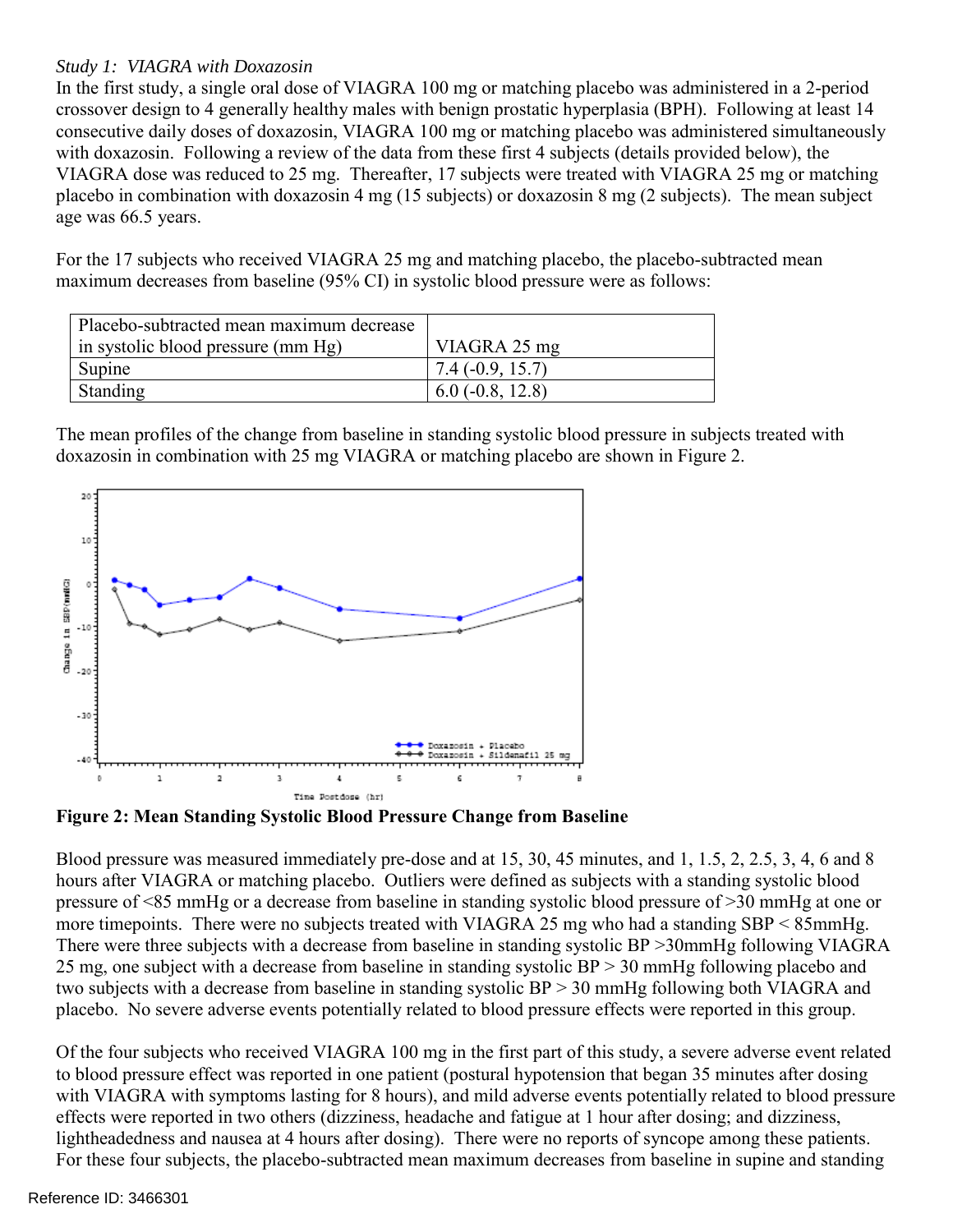systolic blood pressures were 14.8 mmHg and 21.5 mmHg, respectively. Two of these subjects had a standing SBP < 85mmHg. Both of these subjects were protocol violators, one due to a low baseline standing SBP, and the other due to baseline orthostatic hypotension.

#### *Study 2: VIAGRA with Doxazosin*

with doxazosin 8 mg (3 subjects). The mean subject age in this study was 63.9 years. In the second study, a single oral dose of VIAGRA 50 mg or matching placebo was administered in a 2-period crossover design to 20 generally healthy males with BPH. Following at least 14 consecutive days of doxazosin, VIAGRA 50 mg or matching placebo was administered simultaneously with doxazosin 4 mg (17 subjects) or

Twenty subjects received VIAGRA 50 mg, but only 19 subjects received matching placebo. One patient discontinued the study prematurely due to an adverse event of hypotension following dosing with VIAGRA 50 mg. This patient had been taking minoxidil, a potent vasodilator, during the study.

For the 19 subjects who received both VIAGRA and matching placebo, the placebo-subtracted mean maximum decreases from baseline (95% CI) in systolic blood pressure were as follows:

| Placebo-subtracted mean maximum decrease |                                  |
|------------------------------------------|----------------------------------|
| in systolic blood pressure (mm Hg)       | VIAGRA 50 mg $(95\% \text{ CI})$ |
| Supine                                   | 9.08(5.48, 12.68)                |
| Standing                                 | 11.62(7.34, 15.90)               |
|                                          |                                  |

The mean profiles of the change from baseline in standing systolic blood pressure in subjects treated with doxazosin in combination with 50 mg VIAGRA or matching placebo are shown in Figure 3.



**Figure 3: Mean Standing Systolic Blood Pressure Change from Baseline** 

 Blood pressure was measured after administration of VIAGRA at the same times as those specified for the first hypotension was reported as a moderately severe adverse event, beginning at approximately 1 hour after administration of VIAGRA 50 mg and resolving after approximately 7.5 hours. There was one subject with a doxazosin study. There were two subjects who had a standing SBP of < 85 mmHg. In these two subjects, decrease from baseline in standing systolic BP >30mmHg following VIAGRA 50 mg and one subject with a decrease from baseline in standing systolic BP > 30 mmHg following both VIAGRA 50 mg and placebo. There were no severe adverse events potentially related to blood pressure and no episodes of syncope reported in this study.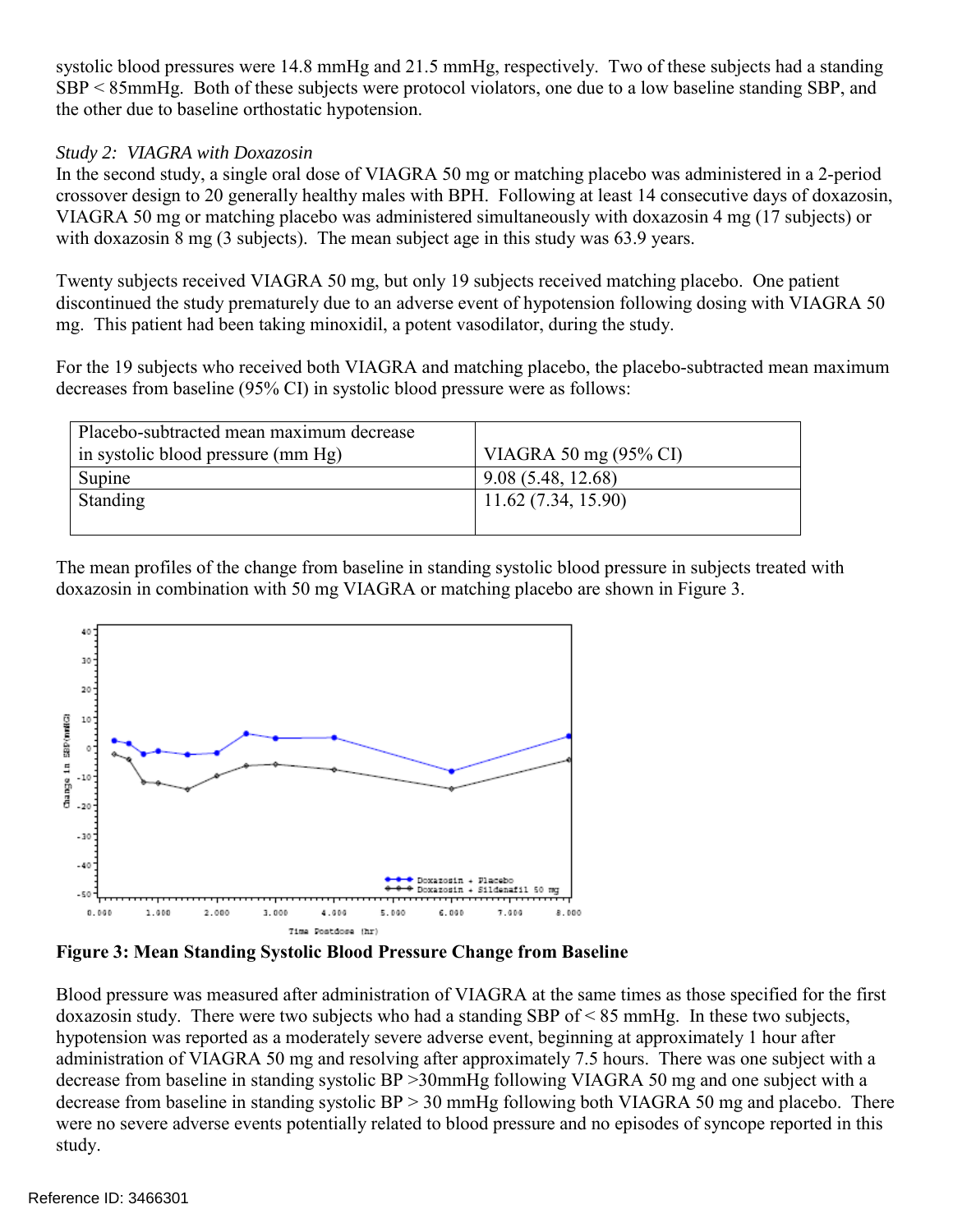#### *Study 3: VIAGRA with Doxazosin*

 In the third study, a single oral dose of VIAGRA 100 mg or matching placebo was administered in a 3-period crossover design to 20 generally healthy males with BPH. In dose period 1, subjects were administered openlabel doxazosin and a single dose of VIAGRA 50 mg simultaneously, after at least 14 consecutive days of doxazosin. If a subject did not successfully complete this first dosing period, he was discontinued from the study. Subjects who had successfully completed the previous doxazosin interaction study (using VIAGRA 50 mg), including no significant hemodynamic adverse events, were allowed to skip dose period 1. Treatment with doxazosin continued for at least 7 days after dose period 1. Thereafter, VIAGRA 100 mg or matching placebo was administered simultaneously with doxazosin 4 mg (14 subjects) or doxazosin 8 mg (6 subjects) in standard crossover fashion. The mean subject age in this study was 66.4 years.

Twenty-five subjects were screened. Two were discontinued after study period 1: one failed to meet pre-dose screening qualifications and the other experienced symptomatic hypotension as a moderately severe adverse event 30 minutes after dosing with open-label VIAGRA 50 mg. Of the twenty subjects who were ultimately assigned to treatment, a total of 13 subjects successfully completed dose period 1, and seven had successfully completed the previous doxazosin study (using VIAGRA 50 mg).

For the 20 subjects who received VIAGRA 100 mg and matching placebo, the placebo-subtracted mean maximum decreases from baseline (95% CI) in systolic blood pressure were as follows:

| Placebo-subtracted mean maximum decrease |                  |
|------------------------------------------|------------------|
| in systolic blood pressure (mm Hg)       | VIAGRA 100 mg    |
| Supine                                   | 7.9(4.6, 11.1)   |
| Standing                                 | $4.3(-1.8,10.3)$ |

The mean profiles of the change from baseline in standing systolic blood pressure in subjects treated with doxazosin in combination with 100 mg VIAGRA or matching placebo are shown in Figure 4.



**Figure 4: Mean Standing Systolic Blood Pressure Change from Baseline** 

 Blood pressure was measured after administration of VIAGRA at the same times as those specified for the including vasodilation and lightheadedness. There were four subjects with a decrease from baseline in standing systolic BP > 30 mmHg following VIAGRA 100 mg, one subject with a decrease from baseline in standing BP > 30 mmHg following both VIAGRA and placebo. While there were no severe adverse events potentially previous doxazosin studies. There were three subjects who had a standing SBP of < 85 mmHg. All three were taking VIAGRA 100 mg, and all three reported mild adverse events at the time of reductions in standing SBP, systolic BP > 30 mmHg following placebo and one subject with a decrease from baseline in standing systolic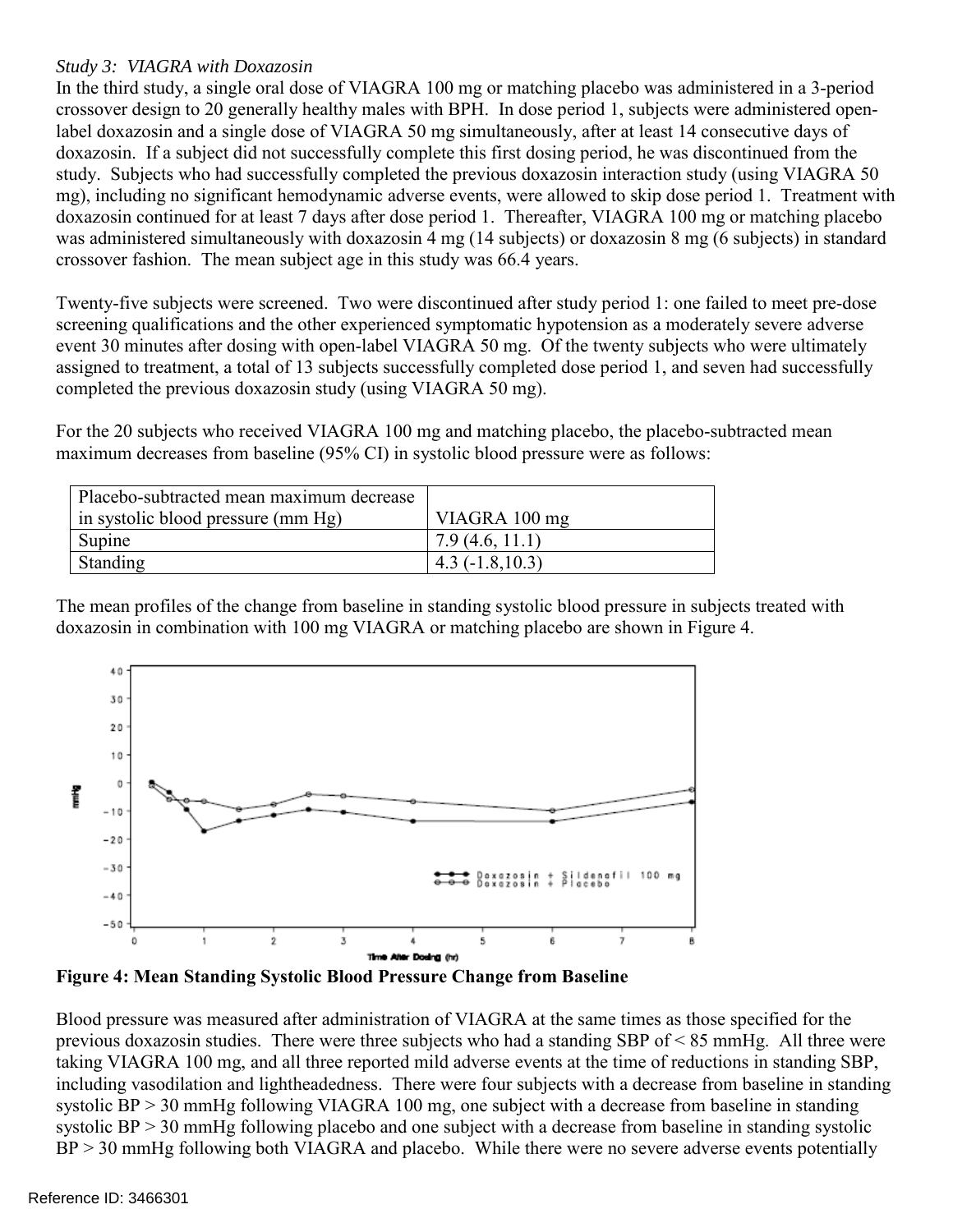related to blood pressure reported in this study, one subject reported moderate vasodilatation after both VIAGRA 50 mg and 100 mg. There were no episodes of syncope reported in this study.

 100 mg oral was co-administered with amlodipine, 5 mg or 10 mg oral, to hypertensive patients, the mean **Effect of VIAGRA on Blood Pressure When Co-administered with Anti-hypertensives:** When VIAGRA additional reduction on supine blood pressure was 8 mmHg systolic and 7 mmHg diastolic.

 **Effect of VIAGRA on Blood Pressure When Co-administered with Alcohol:** VIAGRA (50 mg) did not potentiate the hypotensive effect of alcohol (0.5 g/kg) in healthy volunteers with mean maximum blood alcohol levels of 0.08%. The maximum observed decrease in systolic blood pressure was -18.5 mmHg when sildenafil was co-administered with alcohol versus -17.4 mmHg when alcohol was administered alone. The maximum observed decrease in diastolic blood pressure was -17.2 mmHg when sildenafil was co-administered with alcohol versus -11.1 mmHg when alcohol was administered alone. There were no reports of postural dizziness or orthostatic hypotension. The maximum recommended dose of 100 mg sildenafil was not evaluated in this study [*see Drug Interactions (7.5*)].

**Effects of VIAGRA on Cardiac Parameters:** Single oral doses of sildenafil up to 100 mg produced no clinically relevant changes in the ECGs of normal male volunteers.

Studies have produced relevant data on the effects of VIAGRA on cardiac output. In one small, open-label, uncontrolled, pilot study, eight patients with stable ischemic heart disease underwent Swan-Ganz catheterization. A total dose of 40 mg sildenafil was administered by four intravenous infusions.

The results from this pilot study are shown in Table 3; the mean resting systolic and diastolic blood pressures decreased by 7% and 10% compared to baseline in these patients. Mean resting values for right atrial pressure, pulmonary artery pressure, pulmonary artery occluded pressure and cardiac output decreased by 28%, 28%, 20% and 7% respectively. Even though this total dosage produced plasma sildenafil concentrations which were approximately 2 to 5 times higher than the mean maximum plasma concentrations following a single oral dose of 100 mg in healthy male volunteers, the hemodynamic response to exercise was preserved in these patients.

| Means $\pm$ SD           |               |                  | At rest     |                  |                          | After 4 minutes of exercise |                          |                  |
|--------------------------|---------------|------------------|-------------|------------------|--------------------------|-----------------------------|--------------------------|------------------|
|                          | N             | <b>Baseline</b>  | $\mathbf n$ | Sildenafil       | $\mathbf n$              | <b>Baseline</b>             | $\mathsf{n}$             | Sildenafil       |
|                          |               | (B2)             |             | (D1)             |                          |                             |                          |                  |
| PAOP (mmHg)              | 8             | $8.1 \pm 5.1$    | 8           | $6.5 \pm 4.3$    | 8                        | $36.0 \pm 13.7$             | 8                        | $27.8 \pm 15.3$  |
| Mean PAP (mmHg)          | 8             | $16.7 \pm 4$     | 8           | $12.1 \pm 3.9$   | 8                        | $39.4 \pm 12.9$             | 8                        | $31.7 \pm 13.2$  |
| Mean RAP (mmHg)          | $\mathcal{I}$ | $5.7 \pm 3.7$    | 8           | $4.1 \pm 3.7$    | $\overline{\phantom{0}}$ |                             | $\overline{\phantom{0}}$ |                  |
| Systolic SAP (mmHg)      | 8             | $150.4 \pm 12.4$ | 8           | $140.6 \pm 16.5$ | 8                        | $199.5 \pm 37.4$            | 8                        | $187.8 \pm 30.0$ |
| Diastolic SAP (mmHg)     | 8             | $73.6 \pm 7.8$   | 8           | $65.9 \pm 10$    | 8                        | $84.6 \pm 9.7$              | 8                        | $79.5 \pm 9.4$   |
| Cardiac output $(L/min)$ | 8             | $5.6 \pm 0.9$    | 8           | $5.2 \pm 1.1$    | 8                        | $11.5 \pm 2.4$              | 8                        | $10.2 \pm 3.5$   |
| Heart rate (bpm)         | 8             | $67 \pm 11.1$    | 8           | $66.9 \pm 12$    | 8                        | $101.9 \pm 11.6$            | 8                        | $99.0 \pm 20.4$  |

| Table 3. Hemodynamic Data in Patients with Stable Ischemic Heart Disease after Intravenous |
|--------------------------------------------------------------------------------------------|
| <b>Administration of 40 mg of Sildenafil</b>                                               |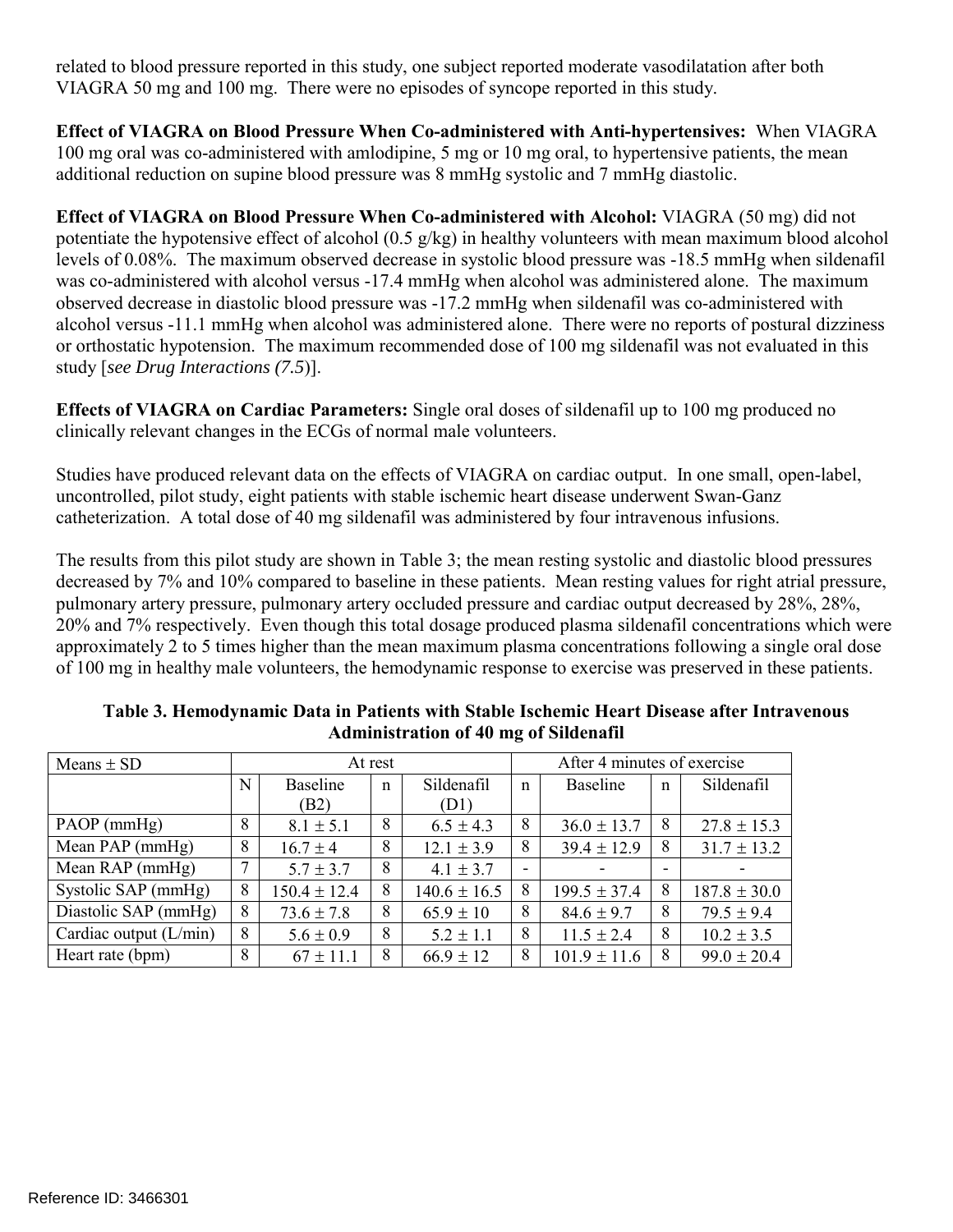exercise testing. The primary endpoint was time to limiting angina in the evaluable cohort. The mean times In a double-blind study, 144 patients with erectile dysfunction and chronic stable angina limited by exercise, not receiving chronic oral nitrates, were randomized to a single dose of placebo or VIAGRA 100 mg 1 hour prior to (adjusted for baseline) to onset of limiting angina were  $423.6$  and  $403.7$  seconds for sildenafil (N=70) and placebo, respectively. These results demonstrated that the effect of VIAGRA on the primary endpoint was statistically non-inferior to placebo.

 **Effects of VIAGRA on Vision:** At single oral doses of 100 mg and 200 mg, transient dose-related impairment of color discrimination was detected using the Farnsworth-Munsell 100-hue test, with peak effects near the time of peak plasma levels. This finding is consistent with the inhibition of PDE6, which is involved in phototransduction in the retina. Subjects in the study reported this finding as difficulties in discriminating blue/green. An evaluation of visual function at doses up to twice the maximum recommended dose revealed no effects of VIAGRA on visual acuity, intraocular pressure, or pupillometry.

 **Effects of VIAGRA on Sperm**: There was no effect on sperm motility or morphology after single 100 mg oral doses of VIAGRA in healthy volunteers.

#### **12.3 Pharmacokinetics**

 63%). The pharmacokinetics of sildenafil are dose-proportional over the recommended dose range. It is about 4 hours. VIAGRA is rapidly absorbed after oral administration, with a mean absolute bioavailability of 41% (range 25 eliminated predominantly by hepatic metabolism (mainly CYP3A4) and is converted to an active metabolite with properties similar to the parent, sildenafil. Both sildenafil and the metabolite have terminal half lives of

Mean sildenafil plasma concentrations measured after the administration of a single oral dose of 100 mg to healthy male volunteers is depicted below:



**Figure 5: Mean Sildenafil Plasma Concentrations in Healthy Male Volunteers.** 

taken with a high fat meal, the rate of absorption is reduced, with a mean delay in  $T_{max}$  of 60 minutes and a mean reduction in C<sub>max</sub> of 29%. The mean steady state volume of distribution (Vss) for sildenafil is 105 L, indicating distribution into the tissues. Sildenafil and its major circulating N-desmethyl metabolite are both **Absorption and Distribution:** VIAGRA is rapidly absorbed. Maximum observed plasma concentrations are reached within 30 to 120 minutes (median 60 minutes) of oral dosing in the fasted state. When VIAGRA is approximately 96% bound to plasma proteins. Protein binding is independent of total drug concentrations.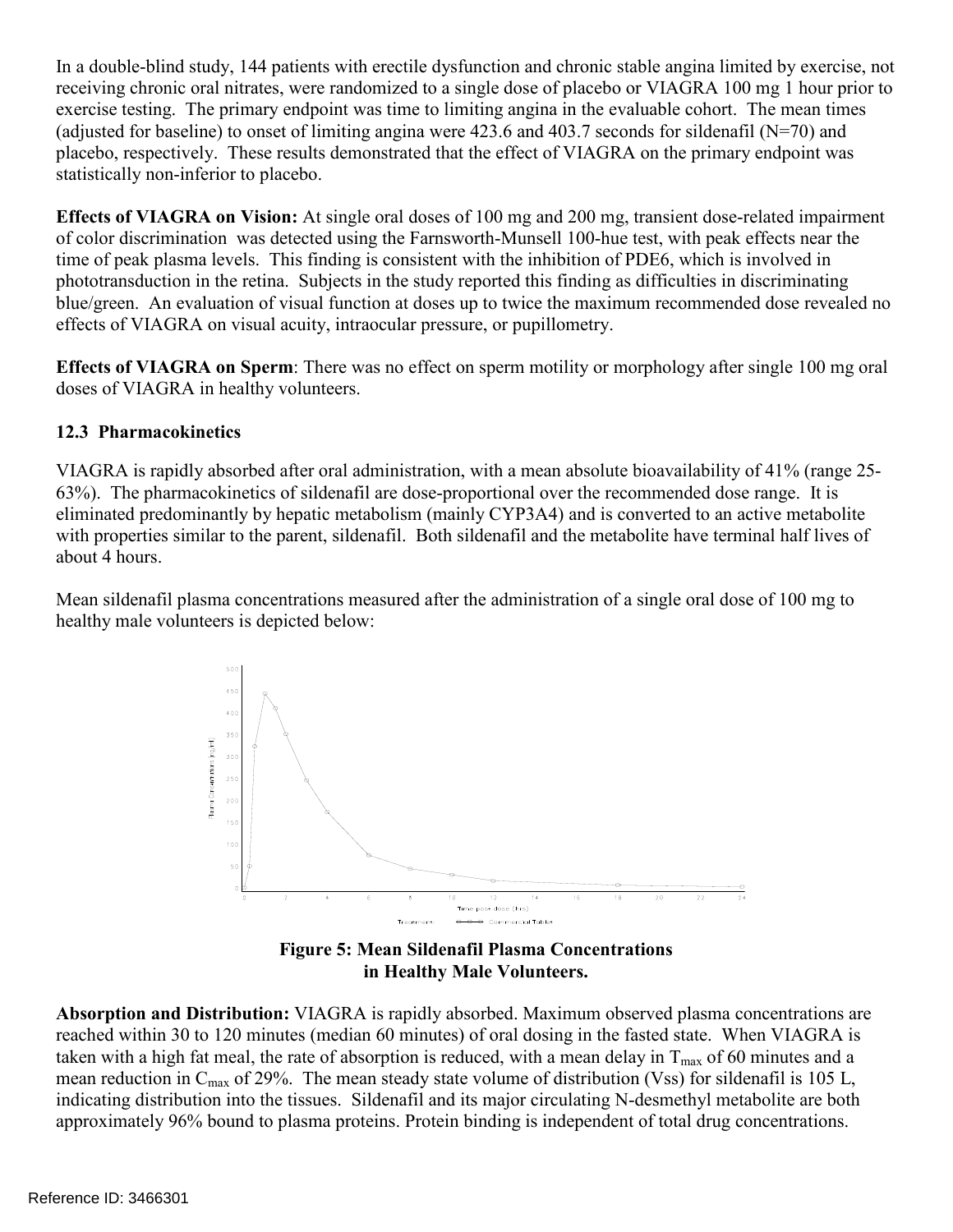Based upon measurements of sildenafil in semen of healthy volunteers 90 minutes after dosing, less than 0.001% of the administered dose may appear in the semen of patients.

**Metabolism and Excretion:** Sildenafil is cleared predominantly by the CYP3A4 (major route) and CYP2C9 (minor route) hepatic microsomal isoenzymes. The major circulating metabolite results from N-desmethylation of sildenafil, and is itself further metabolized. This metabolite has a PDE selectivity profile similar to sildenafil and an *in vitro* potency for PDE5 approximately 50% of the parent drug. Plasma concentrations of this metabolite are approximately 40% of those seen for sildenafil, so that the metabolite accounts for about 20% of sildenafil's pharmacologic effects.

After either oral or intravenous administration, sildenafil is excreted as metabolites predominantly in the feces (approximately 80% of administered oral dose) and to a lesser extent in the urine (approximately 13% of the administered oral dose). Similar values for pharmacokinetic parameters were seen in normal volunteers and in the patient population, using a population pharmacokinetic approach.

#### *Pharmacokinetics in Special Populations*

 respectively, compared to those seen in healthy younger volunteers (18-45 years). Due to age-differences in **Geriatrics:** Healthy elderly volunteers (65 years or over) had a reduced clearance of sildenafil, resulting in approximately 84% and 107% higher plasma AUC values of sildenafil and its active N-desmethyl metabolite, plasma protein binding, the corresponding increase in the AUC of free (unbound) sildenafil and its active N-desmethyl metabolite were 45% and 57%, respectively [*see Dosage and Administration (2.5), and Use in Specific Populations (8.5)*]

 impairment, the pharmacokinetics of a single oral dose of VIAGRA (50 mg) were not altered. In volunteers with severe (CLcr <30 mL/min) renal impairment, sildenafil clearance was reduced, resulting in approximately **Renal Impairment:** In volunteers with mild (CLcr=50-80 mL/min) and moderate (CLcr=30-49 mL/min) renal doubling of AUC and Cmax compared to age-matched volunteers with no renal impairment [*see Dosage and Administration (2.5), and Use in Specific Populations (8.6)*].

In addition, N-desmethyl metabolite AUC and  $C_{\text{max}}$  values significantly increased by 200% and 79%, respectively in subjects with severe renal impairment compared to subjects with normal renal function.

**Hepatic Impairment:** In volunteers with hepatic impairment (Child-Pugh Class A and B), sildenafil clearance was reduced, resulting in increases in AUC (85%) and C<sub>max</sub> (47%) compared to age-matched volunteers with no hepatic impairment. The pharmacokinetics of sildenafil in patients with severely impaired hepatic function (Child-Pugh Class C) have not been studied [*see Dosage and Administration (2.5), and Use in Specific Populations (8.7)*].

 *Administration (2. 5)*]*.*  Therefore, age >65, hepatic impairment and severe renal impairment are associated with increased plasma levels of sildenafil. A starting oral dose of 25 mg should be considered in those patients [*see Dosage and* 

## *Drug Interaction Studies*

## **Effects of Other Drugs on VIAGRA**

 may increase sildenafil clearance. The concomitant use of erythromycin or strong CYP3A4 inhibitors (e.g., Sildenafil metabolism is principally mediated by CYP3A4 (major route) and CYP2C9 (minor route). Therefore, inhibitors of these isoenzymes may reduce sildenafil clearance and inducers of these isoenzymes saquinavir, ketoconazole, itraconazole) as well as the nonspecific CYP inhibitor, cimetidine, is associated with increased plasma levels of sildenafil [*see Dosage and Administration (2.4)*].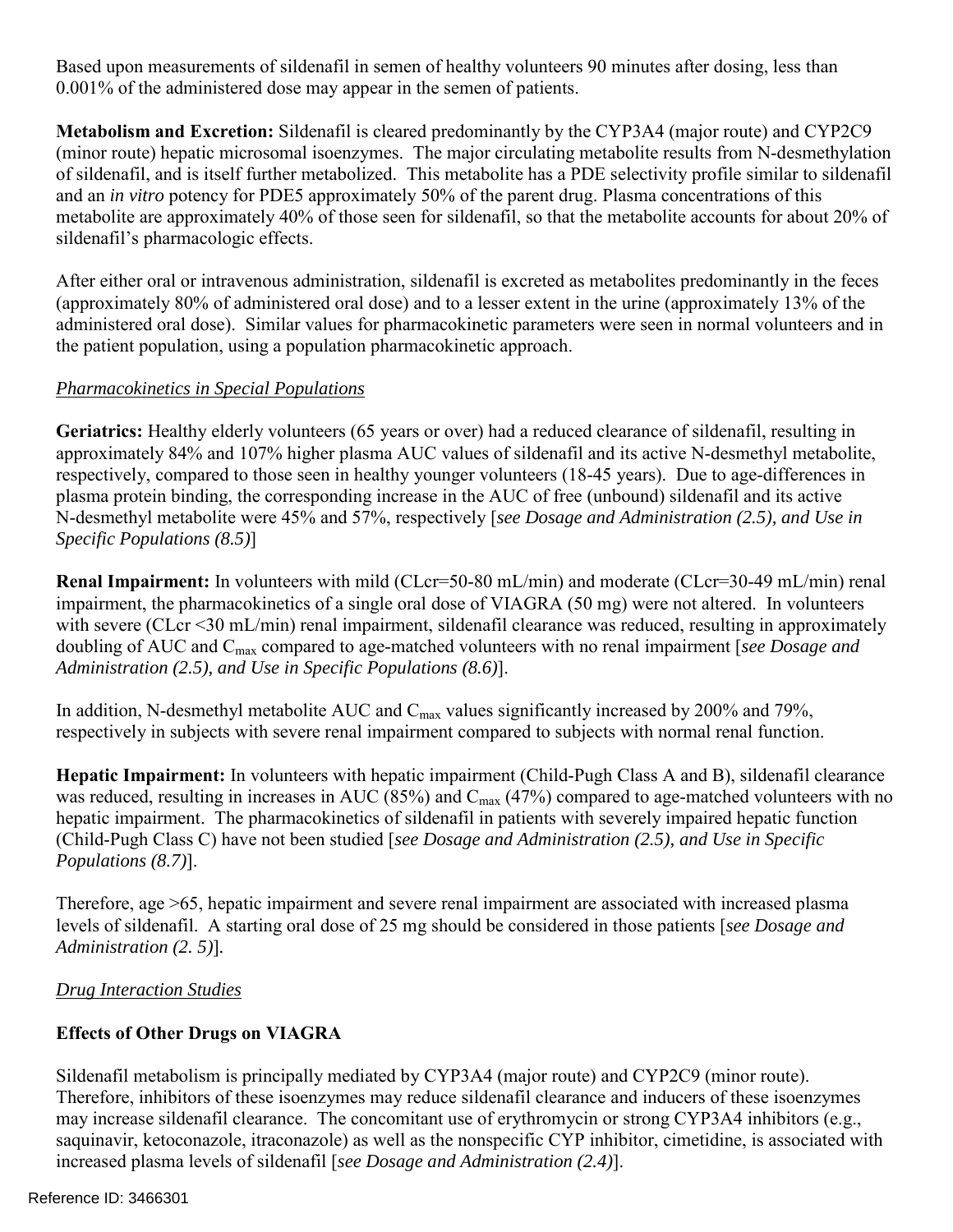#### *In vivo* **studies:**

Cimetidine (800 mg), a nonspecific CYP inhibitor, caused a 56% increase in plasma sildenafil concentrations when co-administered with VIAGRA (50 mg) to healthy volunteers.

steady state (500 mg bid for 5 days), there was a 160% increase in sildenafil  $C_{\text{max}}$  and a 182% increase in dose) resulted in a 140% increase in sildenafil  $C_{\text{max}}$  and a 210% increase in sildenafil AUC. Viagra had no could be expected to have greater effect than that seen with saquinavir. Population pharmacokinetic data from CYP3A4 inhibitors (such as ketoconazole, erythromycin, or cimetidine) [*see Dosage and Administration (2.4)*  When a single 100 mg dose of VIAGRA was administered with erythromycin, a moderate CYP3A4 inhibitor, at sildenafil AUC. In addition, in a study performed in healthy male volunteers, co-administration of the HIV protease inhibitor saquinavir, also a CYP3A4 inhibitor, at steady state (1200 mg tid) with Viagra (100 mg single effect on saquinavir pharmacokinetics. A stronger CYP3A4 inhibitor such as ketoconazole or itraconazole patients in clinical trials also indicated a reduction in sildenafil clearance when it was co-administered with *and Drug Interactions (7.4)*].

 hours the plasma levels of sildenafil were still approximately 200 ng/mL, compared to approximately 5 ng/mL In another study in healthy male volunteers, co-administration with the HIV protease inhibitor ritonavir, which is a highly potent P450 inhibitor, at steady state (500 mg bid) with VIAGRA (100 mg single dose) resulted in a 300% (4-fold) increase in sildenafil  $C_{\text{max}}$  and a 1000% (11-fold) increase in sildenafil plasma AUC. At 24 when sildenafil was dosed alone. This is consistent with ritonavir's marked effects on a broad range of P450 substrates. VIAGRA had no effect on ritonavir pharmacokinetics [*see Dosage and Administration (2.4) and Drug Interactions (7.4)*].

 Although the interaction between other protease inhibitors and sildenafil has not been studied, their concomitant use is expected to increase sildenafil levels.

 endothelin receptor antagonist bosentan (a moderate inducer of CYP3A4, CYP2C9 and possibly of CYP2C19) In a study of healthy male volunteers, co-administration of sildenafil at steady state (80 mg t.i.d.) with at steady state (125 mg b.i.d.) resulted in a 63% decrease of sildenafil AUC and a 55% decrease in sildenafil Cmax. Concomitant administration of strong CYP3A4 inducers, such as rifampin, is expected to cause greater decreases in plasma levels of sildenafil.

Single doses of antacid (magnesium hydroxide/aluminum hydroxide) did not affect the bioavailability of VIAGRA.

In healthy male volunteers, there was no evidence of a clinically significant effect of azithromycin (500 mg daily for 3 days) on the systemic exposure of sildenafil or its major circulating metabolite.

Pharmacokinetic data from patients in clinical trials showed no effect on sildenafil pharmacokinetics of CYP2C9 inhibitors (such as tolbutamide, warfarin), CYP2D6 inhibitors (such as selective serotonin reuptake inhibitors, tricyclic antidepressants), thiazide and related diuretics, ACE inhibitors, and calcium channel blockers. The AUC of the active metabolite, N-desmethyl sildenafil, was increased 62% by loop and potassium-sparing diuretics and 102% by nonspecific beta-blockers. These effects on the metabolite are not expected to be of clinical consequence.

## **Effects of VIAGRA on Other Drugs**

## *In vitro* **studies:**

Sildenafil is a weak inhibitor of the CYP isoforms  $1A2$ ,  $2C9$ ,  $2C19$ ,  $2D6$ ,  $2E1$  and  $3A4$  (IC50 >150  $\mu$ M). Given sildenafil peak plasma concentrations of approximately 1  $\mu$ M after recommended doses, it is unlikely that VIAGRA will alter the clearance of substrates of these isoenzymes.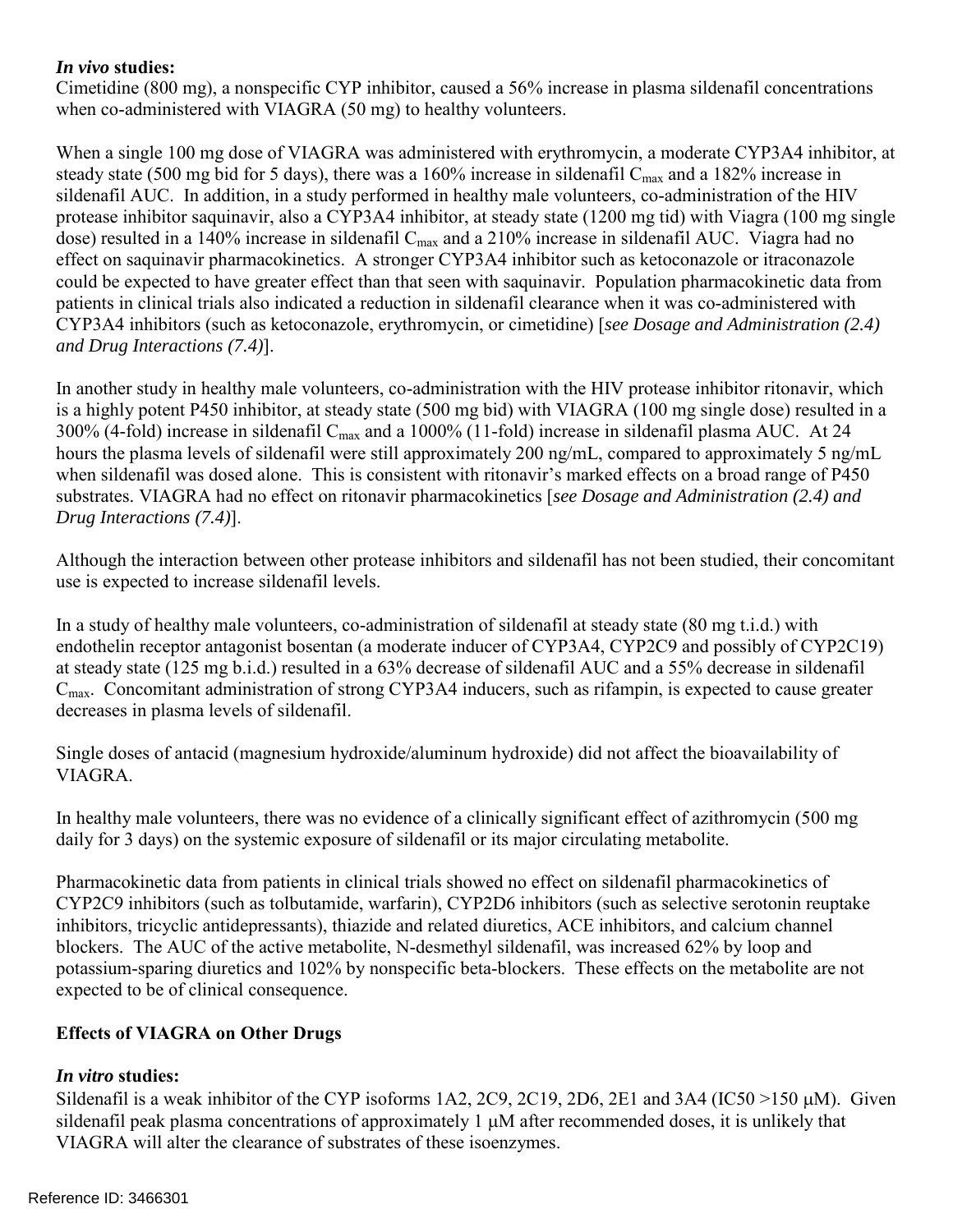#### *In vivo* **studies:**

No significant interactions were shown with tolbutamide (250 mg) or warfarin (40 mg), both of which are metabolized by CYP2C9.

In a study of healthy male volunteers, sildenafil (100 mg) did not affect the steady state pharmacokinetics of the HIV protease inhibitors, saquinavir and ritonavir, both of which are CYP3A4 substrates.

VIAGRA (50 mg) did not potentiate the increase in bleeding time caused by aspirin (150 mg).

Sildenafil at steady state, at a dose not approved for the treatment of erectile dysfunction (80 mg t.i.d.) resulted in a 50% increase in AUC and a 42% increase in  $C_{\text{max}}$  of bosentan (125 mg b.i.d.).

## **13 NONCLINICAL TOXICOLOGY**

#### **13.1 Carcinogenesis, Mutagenesis, Impairment of Fertility**

#### **Carcinogenesis**

 drug exposure (AUCs) for unbound sildenafil and its major metabolite of 29- and 42- times, for male and Dose (MRHD) of 100 mg. Sildenafil was not carcinogenic when administered to mice for 18-21 months at dosages up to the Maximum Tolerated Dose (MTD) of 10 mg/kg/day, approximately 0.6 times the MRHD on a mg/m<sup>2</sup> basis. Sildenafil was not carcinogenic when administered to rats for 24 months at a dose resulting in total systemic female rats, respectively, the exposures observed in human males given the Maximum Recommended Human

#### Mutagenesis

Sildenafil was negative in *in vitro* bacterial and Chinese hamster ovary cell assays to detect mutagenicity, and *in vitro* human lymphocytes and *in vivo* mouse micronucleus assays to detect clastogenicity.

#### Impairment of Fertility

There was no impairment of fertility in rats given sildenafil up to 60 mg/kg/day for 36 days to females and 102 days to males, a dose producing an AUC value of more than 25 times the human male AUC.

#### **14 CLINICAL STUDIES**

 engage in sexual activity and in many cases specifically on the ability to achieve and maintain an erection sufficient for satisfactory sexual activity. VIAGRA was evaluated primarily at doses of 25 mg, 50 mg and 21 studies. The studies that established benefit demonstrated improvements in success rates for sexual In clinical studies, VIAGRA was assessed for its effect on the ability of men with erectile dysfunction (ED) to 100 mg in 21 randomized, double-blind, placebo-controlled trials of up to 6 months in duration, using a variety of study designs (fixed dose, titration, parallel, crossover). VIAGRA was administered to more than 3,000 patients aged 19 to 87 years, with ED of various etiologies (organic, psychogenic, mixed) with a mean duration of 5 years. VIAGRA demonstrated statistically significant improvement compared to placebo in all intercourse compared with placebo.

#### *Efficacy Endpoints in Controlled Clinical Studies*

 Function - IIEF) administered during a 4-week treatment-free run-in period, at baseline, at follow-up visits, and at the end of double-blind, placebo-controlled, at-home treatment. Two of the questions from the IIEF served as erections sufficient for sexual intercourse and (2) the maintenance of erections after penetration. The patient addressed both questions at the final visit for the last 4 weeks of the study. The possible categorical responses The effectiveness of VIAGRA was evaluated in most studies using several assessment instruments. The primary measure in the principal studies was a sexual function questionnaire (the International Index of Erectile primary study endpoints; categorical responses were elicited to questions about (1) the ability to achieve to these questions were (0) no attempted intercourse, (1) never or almost never, (2) a few times, (3) sometimes,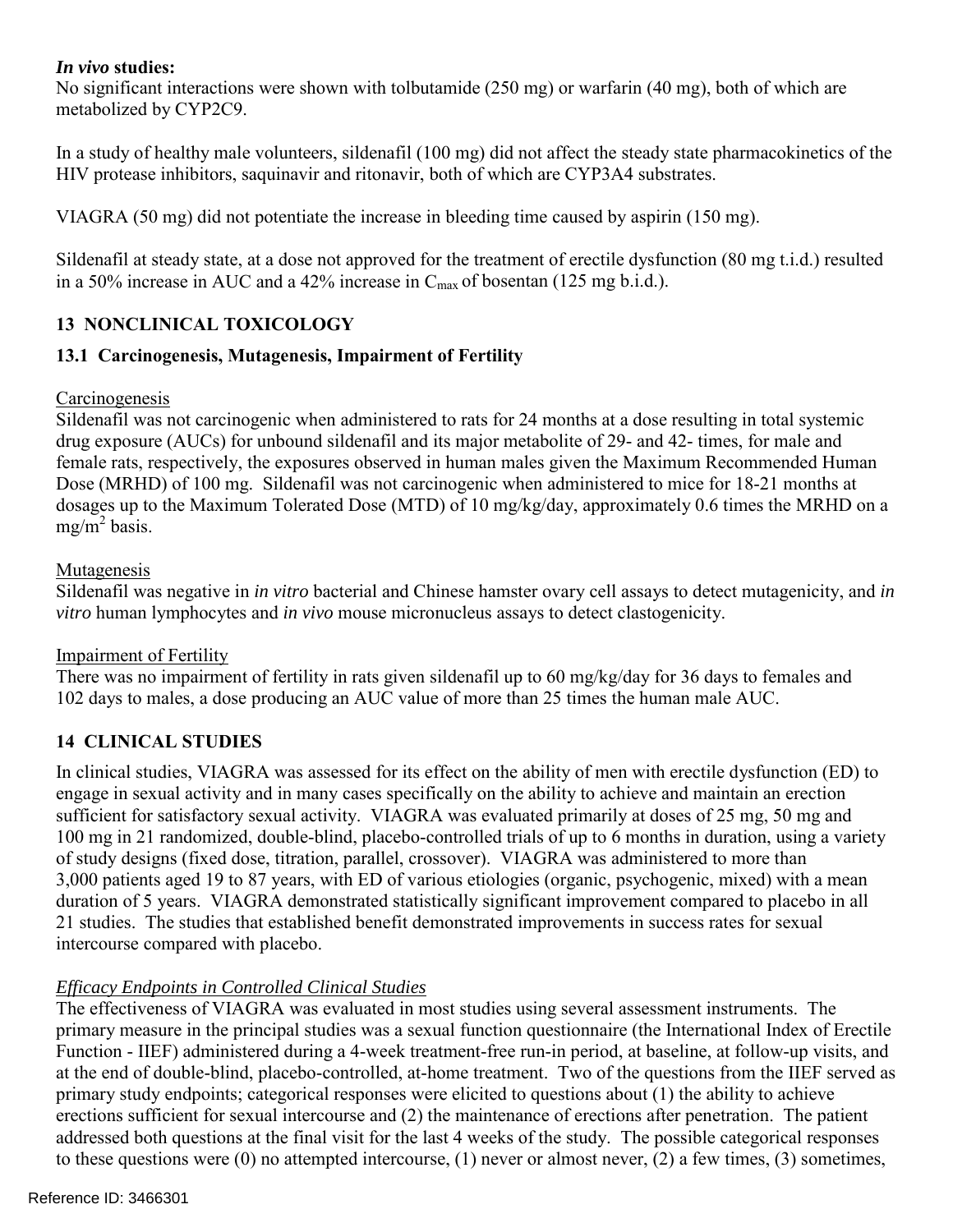(4) most times, and (5) almost always or always. Also collected as part of the IIEF was information about other intercourse, and overall sexual satisfaction. Sexual function data were also recorded by patients in a daily diary. aspects of sexual function, including information on erectile function, orgasm, desire, satisfaction with In addition, patients were asked a global efficacy question and an optional partner questionnaire was administered.

#### *Efficacy Results from Controlled Clinical Studies*

 most patients received 100 mg, showed similar results. Figure 6 shows that regardless of the baseline levels of The effect on one of the major end points, maintenance of erections after penetration, is shown in Figure 6, for the pooled results of 5 fixed-dose, dose-response studies of greater than one month duration, showing response according to baseline function. Results with all doses have been pooled, but scores showed greater improvement at the 50 and 100 mg doses than at 25 mg. The pattern of responses was similar for the other principal question, the ability to achieve an erection sufficient for intercourse. The titration studies, in which function, subsequent function in patients treated with VIAGRA was better than that seen in patients treated with placebo. At the same time, on-treatment function was better in treated patients who were less impaired at baseline.



Baseline Score

Effect of VIAGRA on Maintenance of Erection by

Effect of Placebo on Maintenance of Erection by Baseline Score



 **Figure 6. Effect of VIAGRA and Placebo on Maintenance of Erection by Baseline Score.**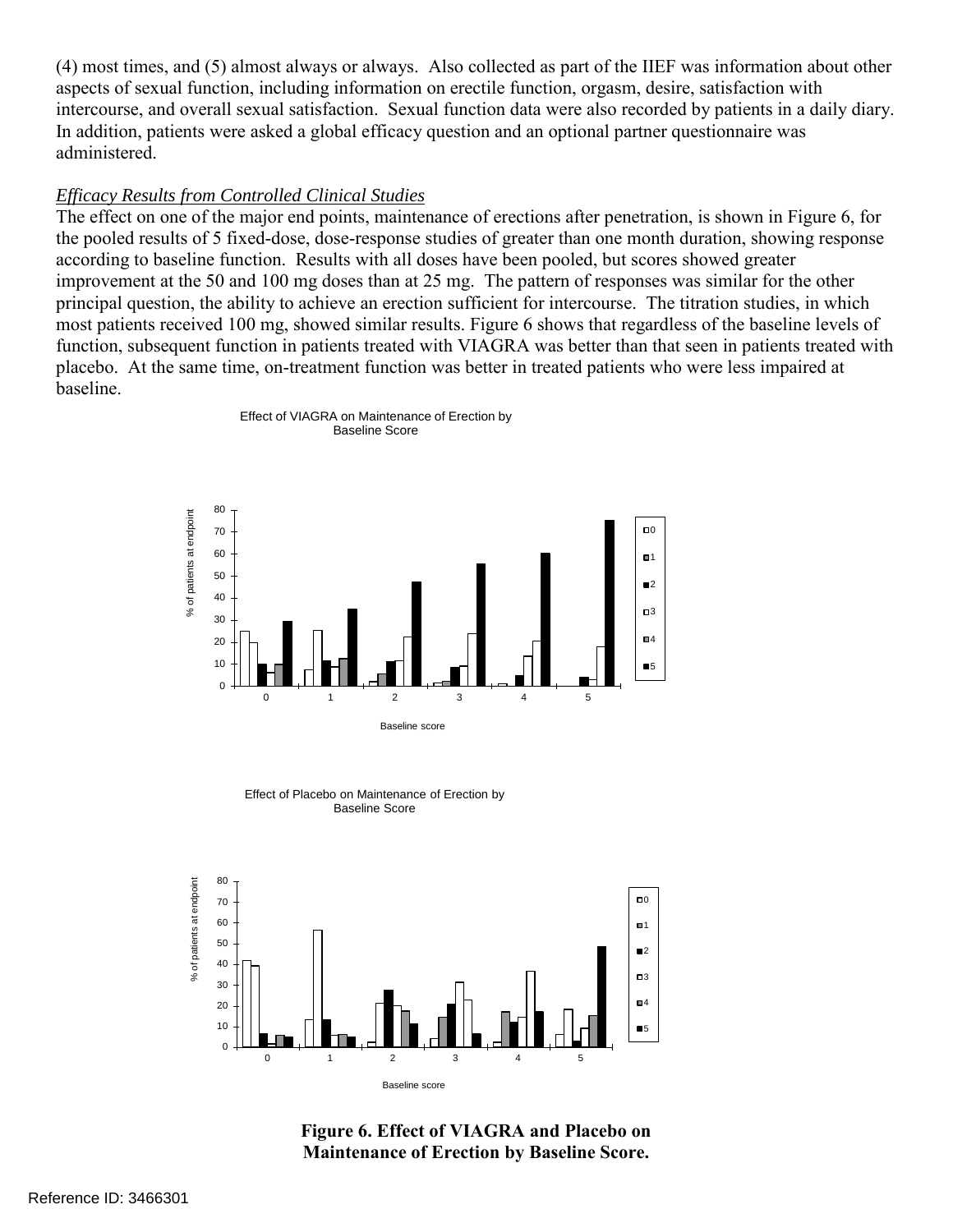The frequency of patients reporting improvement of erections in response to a global question in four of the duration is shown in Figure 7. These patients had erectile dysfunction at baseline that was characterized by organic (58%; generally not characterized, but including diabetes and excluding spinal cord injury), 50 mg and 100 mg of VIAGRA, respectively, reported an improvement in their erections, compared to 24% on randomized, double-blind, parallel, placebo-controlled fixed dose studies (1797 patients) of 12 to 24 weeks median categorical scores of 2 (a few times) on principal IIEF questions. Erectile dysfunction was attributed to psychogenic (17%), or mixed (24%) etiologies. Sixty-three percent, 74%, and 82% of the patients on 25 mg, placebo. In the titration studies (n=644) (with most patients eventually receiving 100 mg), results were similar.



Treatment group



#### **Figure 7. Percentage of Patients Reporting an Improvement in Erections.**

The patients in studies had varying degrees of ED. One-third to one-half of the subjects in these studies reported successful intercourse at least once during a 4-week, treatment-free run-in period.

 In many of the studies, of both fixed dose and titration designs, daily diaries were kept by patients. In these per patient weekly success rates averaged 1.3 on 50-100 mg of VIAGRA vs 0.4 on placebo; similarly, group studies, involving about 1600 patients, analyses of patient diaries showed no effect of VIAGRA on rates of attempted intercourse (about 2 per week), but there was clear treatment-related improvement in sexual function: mean success rates (total successes divided by total attempts) were about 66% on VIAGRA vs about 20% on placebo.

 During 3 to 6 months of double-blind treatment or longer-term (1 year), open-label studies, few patients withdrew from active treatment for any reason, including lack of effectiveness. At the end of the long-term study, 88% of patients reported that VIAGRA improved their erections.

 using a 5-point scale) in the IIEF. VIAGRA improved these aspects of sexual function: frequency, firmness and Men with untreated ED had relatively low baseline scores for all aspects of sexual function measured (again maintenance of erections; frequency of orgasm; frequency and level of desire; frequency, satisfaction and enjoyment of intercourse; and overall relationship satisfaction.

 dysfunction attributed to complications of diabetes mellitus (n=268). As in the other titration studies, patients One randomized, double-blind, flexible-dose, placebo-controlled study included only patients with erectile were started on 50 mg and allowed to adjust the dose up to 100 mg or down to 25 mg of VIAGRA; all patients,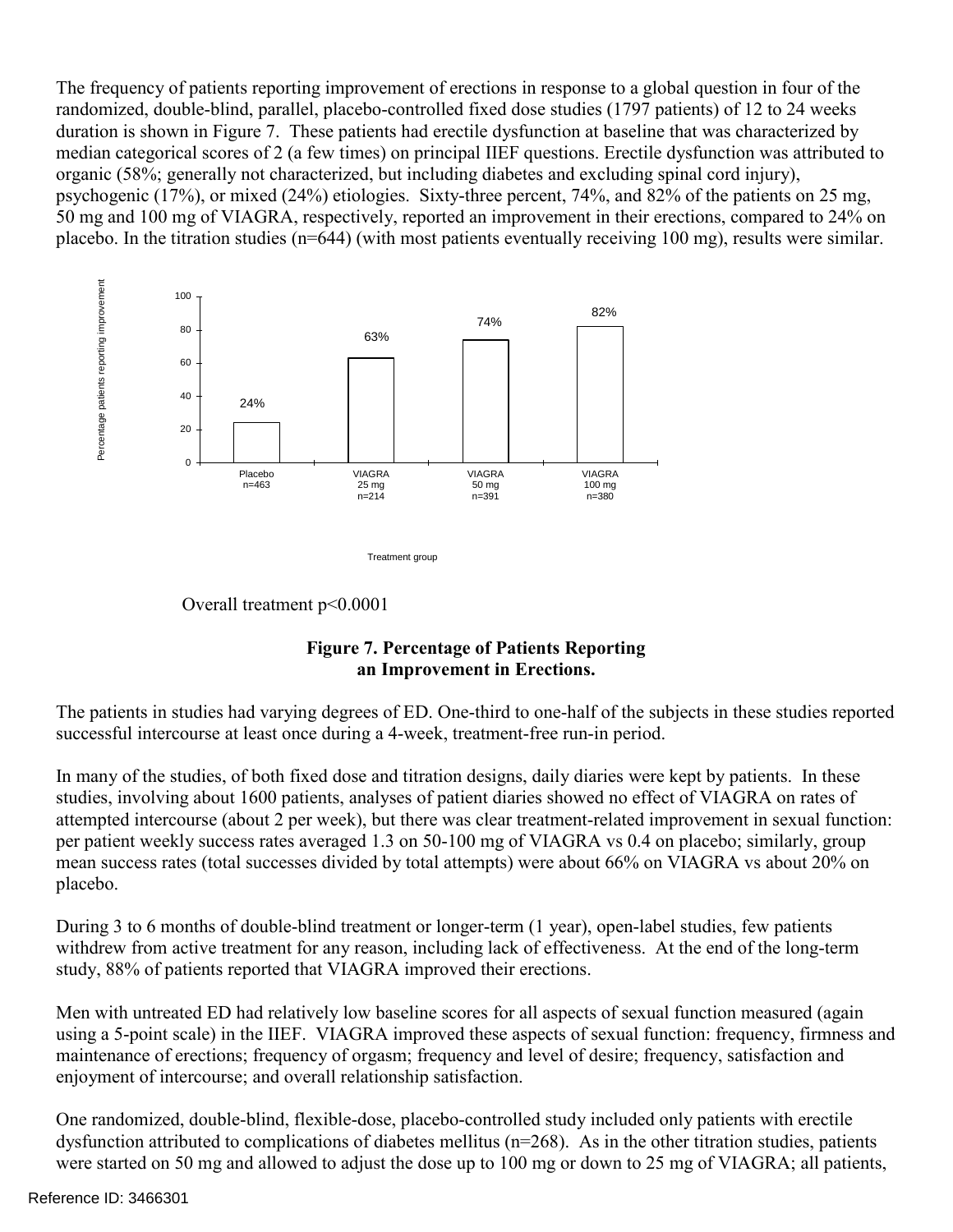however, were receiving 50 mg or 100 mg at the end of the study. There were highly statistically significant and maintenance of erections after penetration) on VIAGRA compared to placebo. On a global improvement improvements on the two principal IIEF questions (frequency of successful penetration during sexual activity question, 57% of VIAGRA patients reported improved erections versus 10% on placebo. Diary data indicated that on VIAGRA, 48% of intercourse attempts were successful versus 12% on placebo.

 placebo. Diary data indicated that on VIAGRA, 59% of attempts at sexual intercourse were successful One randomized, double-blind, placebo-controlled, crossover, flexible-dose (up to 100 mg) study of patients with erectile dysfunction resulting from spinal cord injury  $(n=178)$  was conducted. The changes from baseline in scoring on the two end point questions (frequency of successful penetration during sexual activity and maintenance of erections after penetration) were highly statistically significantly in favor of VIAGRA. On a global improvement question, 83% of patients reported improved erections on VIAGRA versus 12% on compared to 13% on placebo.

Across all trials, VIAGRA improved the erections of 43% of radical prostatectomy patients compared to 15% on placebo.

 erections after penetration) were highly statistically significantly in favor of VIAGRA**.** Diary data in two of the Subgroup analyses of responses to a global improvement question in patients with psychogenic etiology in two fixed-dose studies (total n=179) and two titration studies (total n=149) showed 84% of VIAGRA patients reported improvement in erections compared with 26% of placebo. The changes from baseline in scoring on the two end point questions (frequency of successful penetration during sexual activity and maintenance of studies (n=178) showed rates of successful intercourse per attempt of 70% for VIAGRA and 29% for placebo.

## *Efficacy Results in Subpopulations in Controlled Clinical Studies*

A review of population subgroups demonstrated efficacy regardless of baseline severity, etiology, race and age. VIAGRA was effective in a broad range of ED patients, including those with a history of coronary artery disease, hypertension, other cardiac disease, peripheral vascular disease, diabetes mellitus, depression, coronary artery bypass graft (CABG), radical prostatectomy, transurethral resection of the prostate (TURP) and spinal cord injury, and in patients taking antidepressants/antipsychotics and anti-hypertensives/diuretics.

## **16 HOW SUPPLIED/STORAGE AND HANDLING**

VIAGRA (sildenafil citrate) is supplied as blue, film-coated, rounded-diamond-shaped tablets containing sildenafil citrate equivalent to the nominally indicated amount of sildenafil and debossed on the obverse and reverse sides as follows:

|               | $25 \text{ mg}$   | $50 \text{ mg}$   | $100 \text{ mg}$   |
|---------------|-------------------|-------------------|--------------------|
| Obverse       | VGR <sub>25</sub> | VGR <sub>50</sub> | VGR <sub>100</sub> |
| Reverse       | <b>PFIZER</b>     | <b>PFIZER</b>     | <b>PFIZER</b>      |
| Bottle of 30  | NDC-0069-4200-30  | NDC-0069-4210-30  | NDC-0069-4220-30   |
| Bottle of 100 | N/A               | NDC-0069-4210-66  | NDC-0069-4220-66   |

**Recommended Storage:** Store at 25°C (77°F); excursions permitted to 15-30°C (59-86°F) [see USP Controlled Room Temperature].

## **17 PATIENT COUNSELING INFORMATION**

See FDA-approved patient labeling (Patient Information)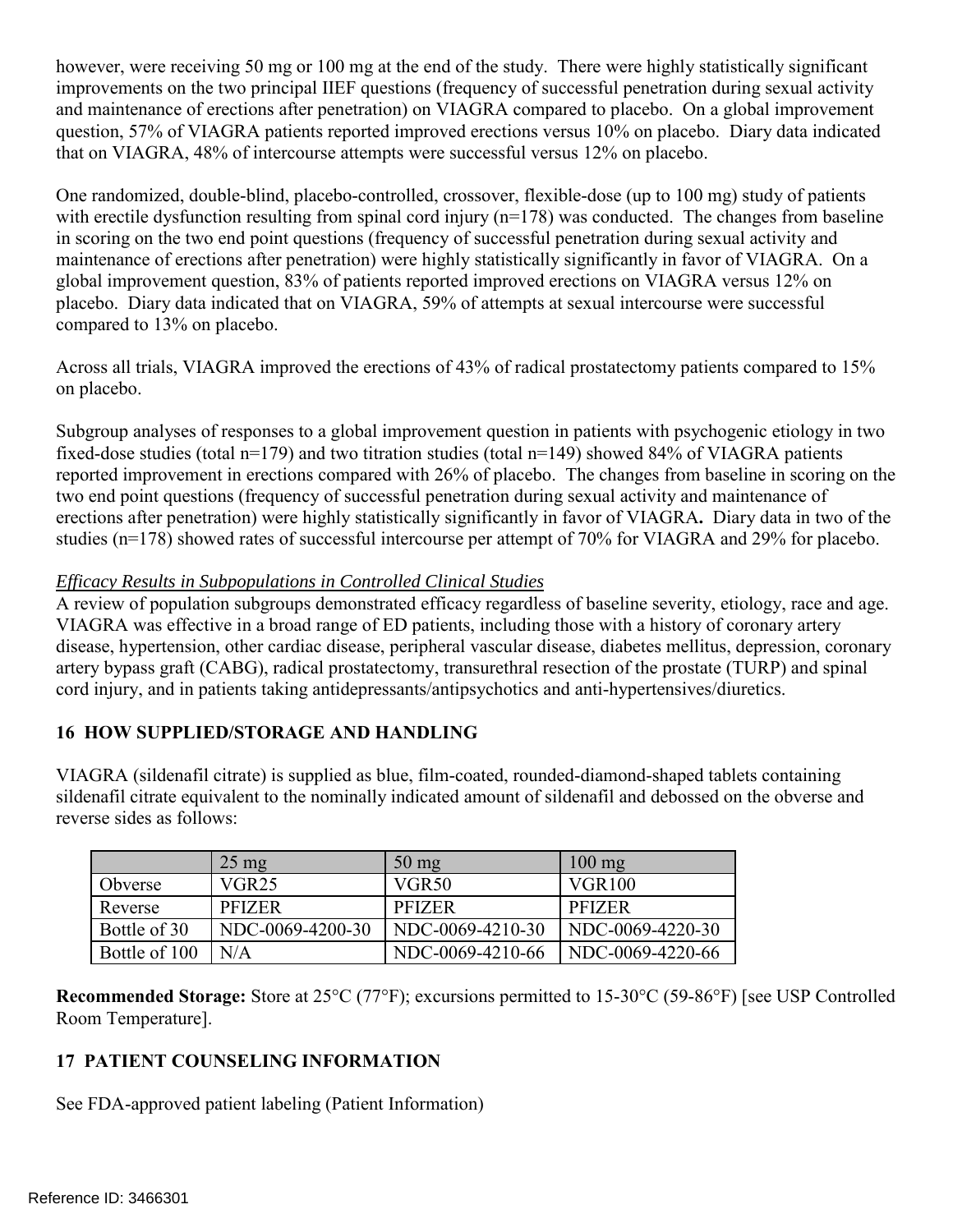#### **Nitrates**

 nitric oxide donors, such as organic nitrates or organic nitrites in any form [*see Contraindications (4.1)*]. Physicians should discuss with patients the contraindication of VIAGRA with regular and/or intermittent use of

#### **Concomitant Use with Drugs Which Lower Blood Pressure**

Physicians should advise patients of the potential for VIAGRA to augment the blood pressure lowering effect of alpha-blockers and anti-hypertensive medications. Concomitant administration of VIAGRA and an alphablocker may lead to symptomatic hypotension in some patients. Therefore, when VIAGRA is co-administered with alpha-blockers, patients should be stable on alpha-blocker therapy prior to initiating VIAGRA treatment and VIAGRA should be initiated at the lowest dose [*see Warnings and Precautions (5.5)*].

#### **Cardiovascular Considerations**

Physicians should discuss with patients the potential cardiac risk of sexual activity in patients with preexisting cardiovascular risk factors. Patients who experience symptoms (e.g., angina pectoris, dizziness, nausea) upon initiation of sexual activity should be advised to refrain from further activity and should discuss the episode with their physician [*see Warnings and Precautions (5.1)*].

#### **Sudden Loss of Vision**

 attention in the event of a sudden loss of vision in one or both eyes. Such an event may be a sign of this uncommon condition [*see Warnings and Precautions (5.3) and Adverse Reactions (6.2)*]. Physicians should advise patients to stop use of all PDE5 inhibitors, including VIAGRA, and seek medical non-arteritic anterior ischemic optic neuropathy (NAION), a cause of decreased vision including possible permanent loss of vision, that has been reported rarely post-marketing in temporal association with the use of all PDE5 inhibitors. It is not possible to determine whether these events are related directly to the use of PDE5 inhibitors or to other factors. Physicians should discuss with patients the increased risk of NAION in individuals who have already experienced NAION in one eye. Physicians should also discuss with patients the increased risk of NAION among the general population in patients with a "crowded" optic disc, although evidence is insufficient to support screening of prospective users of PDE5 inhibitor, including VIAGRA, for

## **Sudden Hearing Loss**

 VIAGRA. It is not possible to determine whether these events are related directly to the use of PDE5 inhibitors Physicians should advise patients to stop taking PDE5 inhibitors, including VIAGRA, and seek prompt medical attention in the event of sudden decrease or loss of hearing. These events, which may be accompanied by tinnitus and dizziness, have been reported in temporal association to the intake of PDE5 inhibitors, including or to other factors [*see Warnings and Precautions (5.4) and Adverse Reactions (6.2)*].

#### **Priapism**

 greater than 6 hours in duration) have been reported infrequently since market approval of VIAGRA. In the event of an erection that persists longer than 4 hours, the patient should seek immediate medical assistance. If Physicians should warn patients that prolonged erections greater than 4 hours and priapism (painful erections priapism is not treated immediately, penile tissue damage and permanent loss of potency may result [*see Warnings and Precautions (5.2)*].

#### **Avoid Use with other PDE5 Inhibitors**

 other pulmonary arterial hypertension (PAH) treatments containing sildenafil. Sildenafil is also marketed as REVATIO for the treatment of PAH. The safety and efficacy of VIAGRA with other PDE5 inhibitors, Physicians should inform patients not to take VIAGRA with other PDE5 inhibitors including REVATIO or including REVATIO, have not been studied [*see Warnings and Precautions (5.7)*].

#### **Sexually Transmitted Disease**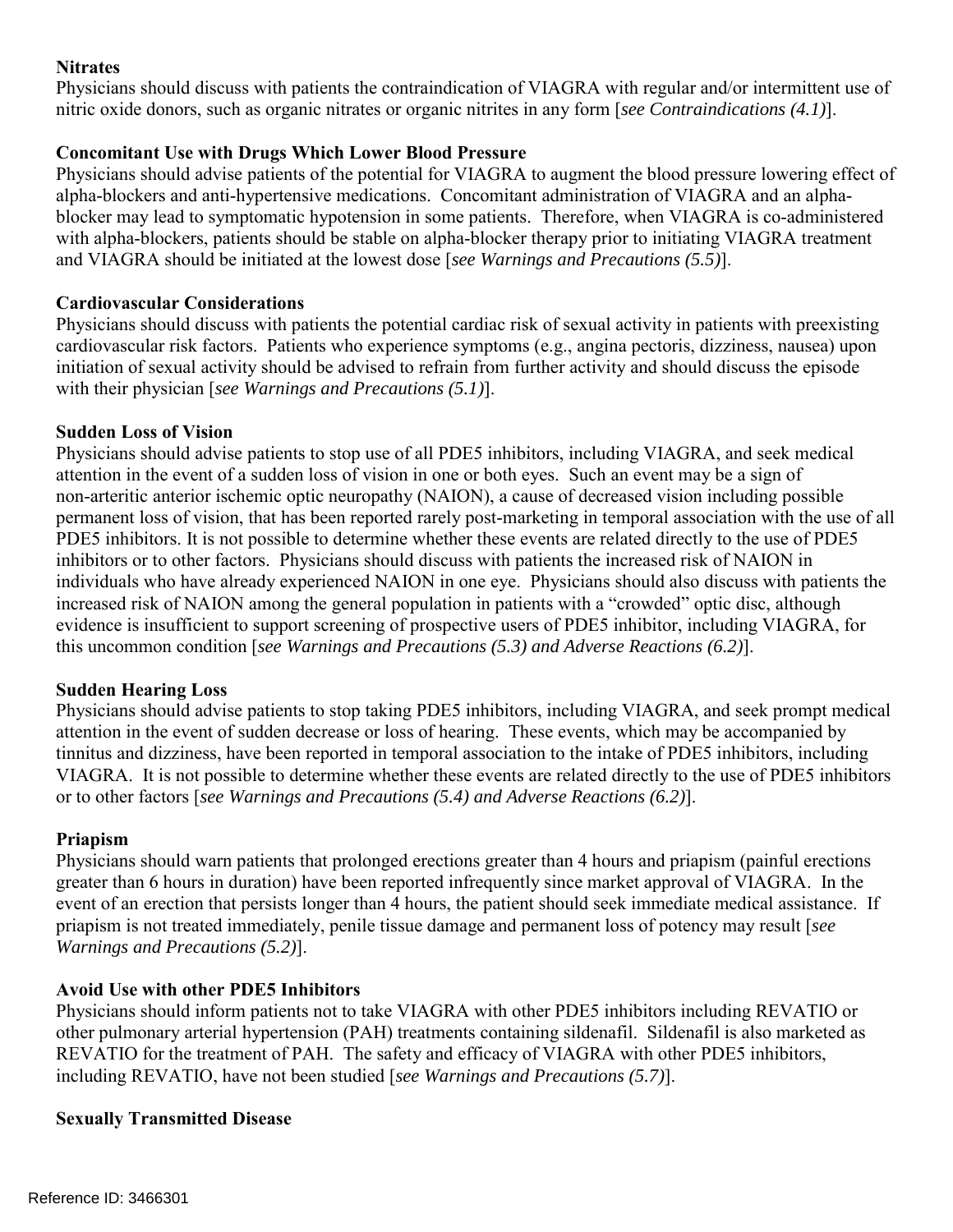The use of VIAGRA offers no protection against sexually transmitted diseases. Counseling of patients about the protective measures necessary to guard against sexually transmitted diseases, including the Human Immunodeficiency Virus (HIV), may be considered [*see Warnings and Precautions (5.9)*].

Distributed by **Pfizer Labs** Division of Pfizer Inc, NY, NY 10017

LAB-0221-12.2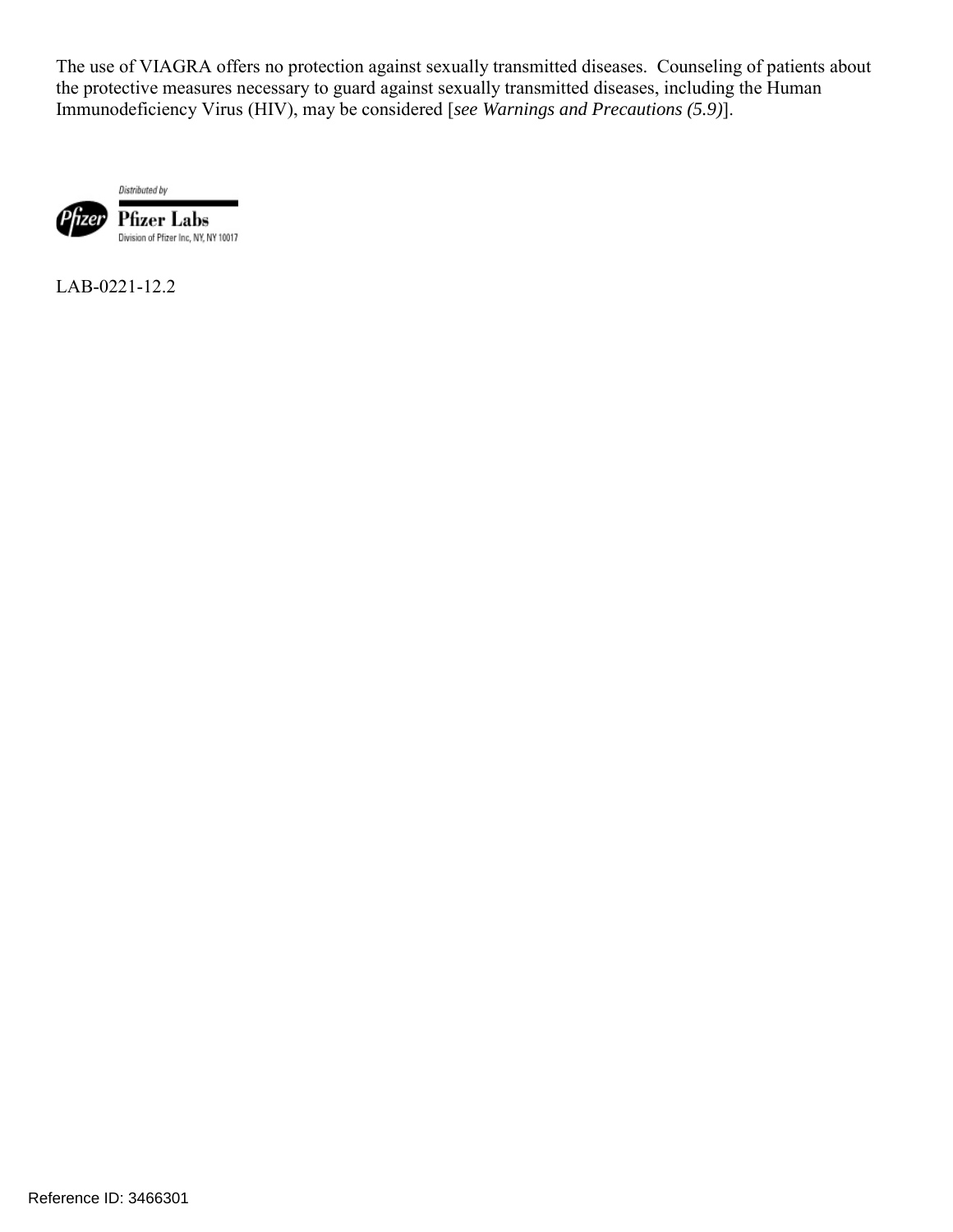## **Patient Information VIAGRA® (vi-AG-rah) (sildenafil citrate) Tablets**

#### **What is the most important information I should know about VIAGRA?**

 called "nitrates." Nitrates are used to treat chest pain (angina). A sudden drop in blood pressure **VIAGRA can cause your blood pressure to drop suddenly to an unsafe level if it is taken with certain other medicines.** Do not take VIAGRA if you take any other medicines can cause you to feel dizzy, faint, or have a heart attack or stroke.

 **Tell all your healthcare providers that you take VIAGRA.** If you need emergency medical care for a heart problem, it will be important for your healthcare provider to know when you last took VIAGRA.

Stop sexual activity and get medical help right away if you get symptoms such as chest pain, dizziness, or nausea during sex.

Sexual activity can put an extra strain on your heart, especially if your heart is already weak from a heart attack or heart disease. Ask your doctor if your heart is healthy enough to handle the extra strain of having sex.

VIAGRA does not protect you or your partner from getting sexually transmitted diseases, including HIV—the virus that causes AIDS.

#### **What is VIAGRA?**

VIAGRA is a prescription medicine used to treat erectile dysfunction (ED). You will not get an erection just by taking this medicine. VIAGRA helps a man with erectile dysfunction get and keep an erection only when he is sexually excited (stimulated).

VIAGRA is not for use in women or children.

It is not known if VIAGRA is safe and effective in women or children under 18 years of age.

#### **Who should not take VIAGRA?**

#### **Do not take VIAGRA if you:**

- take medicines called "nitrates" (such as nitroglycerin)
- use street drugs called "poppers" such as amyl nitrate or amyl nitrite, and butyl nitrate
- in VIAGRA. See the end of this leaflet for a complete list of ingredients in VIAGRA. • are allergic to sildenafil, as contained in VIAGRA and REVATIO, or any of the ingredients

#### **What should I tell my healthcare provider before taking VIAGRA?**

#### **Before you take VIAGRA, tell your healthcare provider if you:**

- have or have had heart problems such as a heart attack, irregular heartbeat, angina, chest pain, narrowing of the aortic valve or heart failure
- have had heart surgery within the last 6 months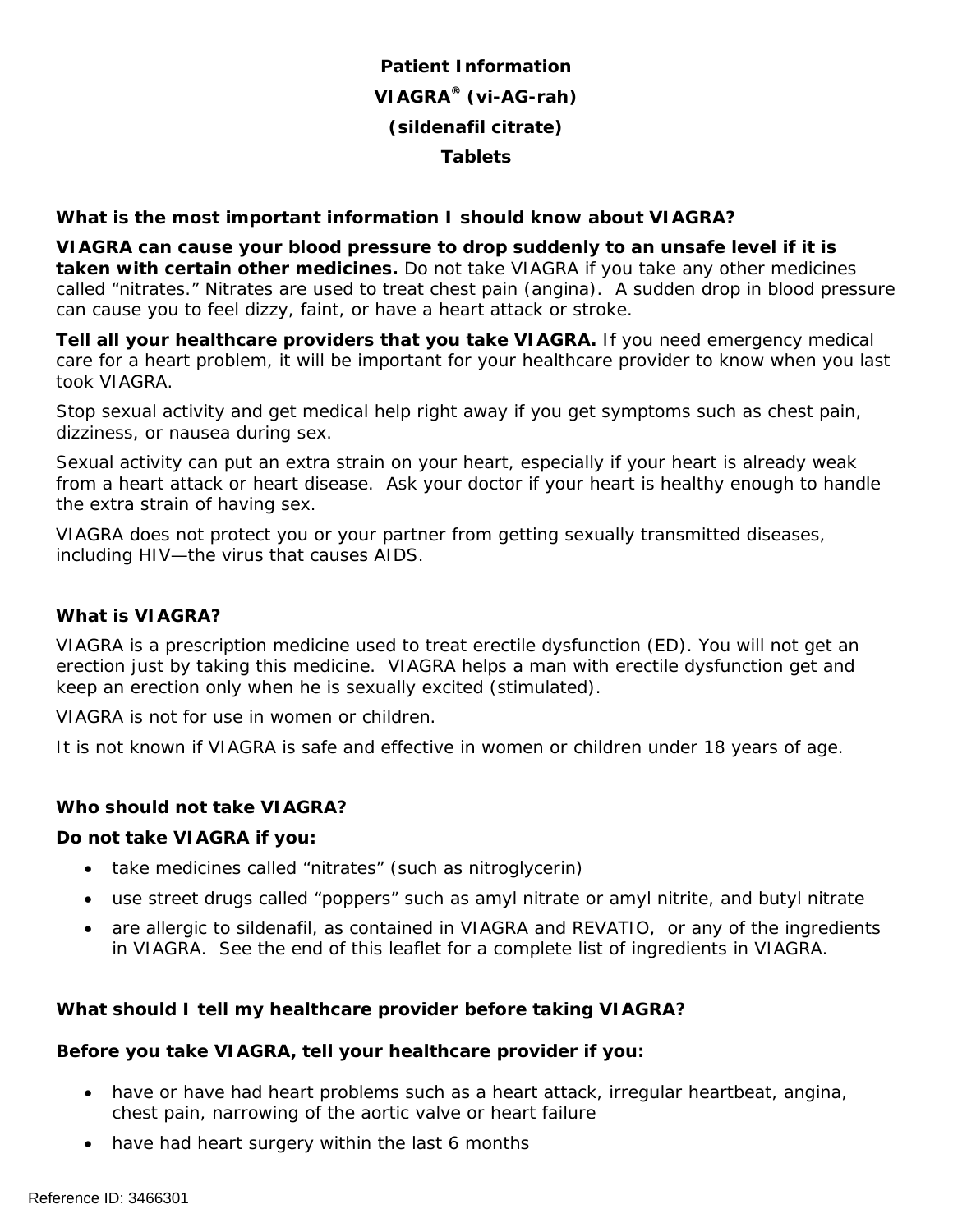- have had a stroke
- have low blood pressure, or high blood pressure that is not controlled
- have a deformed penis shape
- have had an erection that lasted for more than 4 hours
- have problems with your blood cells such as sickle cell anemia, multiple myeloma, or leukemia
- have retinitis pigmentosa, a rare genetic (runs in families) eye disease
- have ever had severe vision loss, including an eye problem called non-arteritic anterior ischemic optic neuropathy (NAION)
- have bleeding problems
- have or have had stomach ulcers
- have liver problems
- have kidney problems or are having kidney dialysis
- have any other medical conditions

**Tell your healthcare provider about all the medicines you take\*,** including prescription and over-the-counter medicines, vitamins, and herbal supplements.

VIAGRA may affect the way other medicines work, and other medicines may affect the way VIAGRA works causing side effects. Especially tell your healthcare provider if you take any of the following:

- • medicines called nitrates (see "**What is the most important information I should know about VIAGRA?"**)
- medicines called alpha blockers such as Hytrin (terazosin HCl), Flomax (tamsulosin HCl), Cardura (doxazosin mesylate), Minipress (prazosin HCl), Uroxatral (alfuzosin HCl), Jalyn (dutasteride and tamsulosin HCl), or Rapaflo (silodosin). Alpha-blockers are sometimes prescribed for prostate problems or high blood pressure. In some patients, the use of VIAGRA with alpha-blockers can lead to a drop in blood pressure or to fainting.
- medicines called HIV protease inhibitors, such as ritonavir (Norvir), indinavir sulfate (Crixivan), saquinavir (Fortovase or Invirase) or atazanavir sulfate (Reyataz)
- some types of oral antifungal medicines, such as ketoconazole (Nizoral), and itraconozale (Sporanox)
- some types of antibiotics, such as clarithromycin (Biaxin), telithromycin (Ketek), or erythromycin
- other medicines that treat high blood pressure
- other medicines or treatments for ED
- VIAGRA contains sildenafil, which is the same medicine found in another drug called REVATIO. REVATIO is used to treat a rare disease called pulmonary arterial hypertension (PAH). VIAGRA should not be used with REVATIO or with other PAH treatments containing sildenafil or any other PDE5 inhibitors (such as Adcirca [tadalafil]).

Ask your healthcare provider or pharmacist for a list of these medicines, if you are not sure.

Know the medicines you take. Keep a list of them to show to your healthcare provider and pharmacist when you get a new medicine.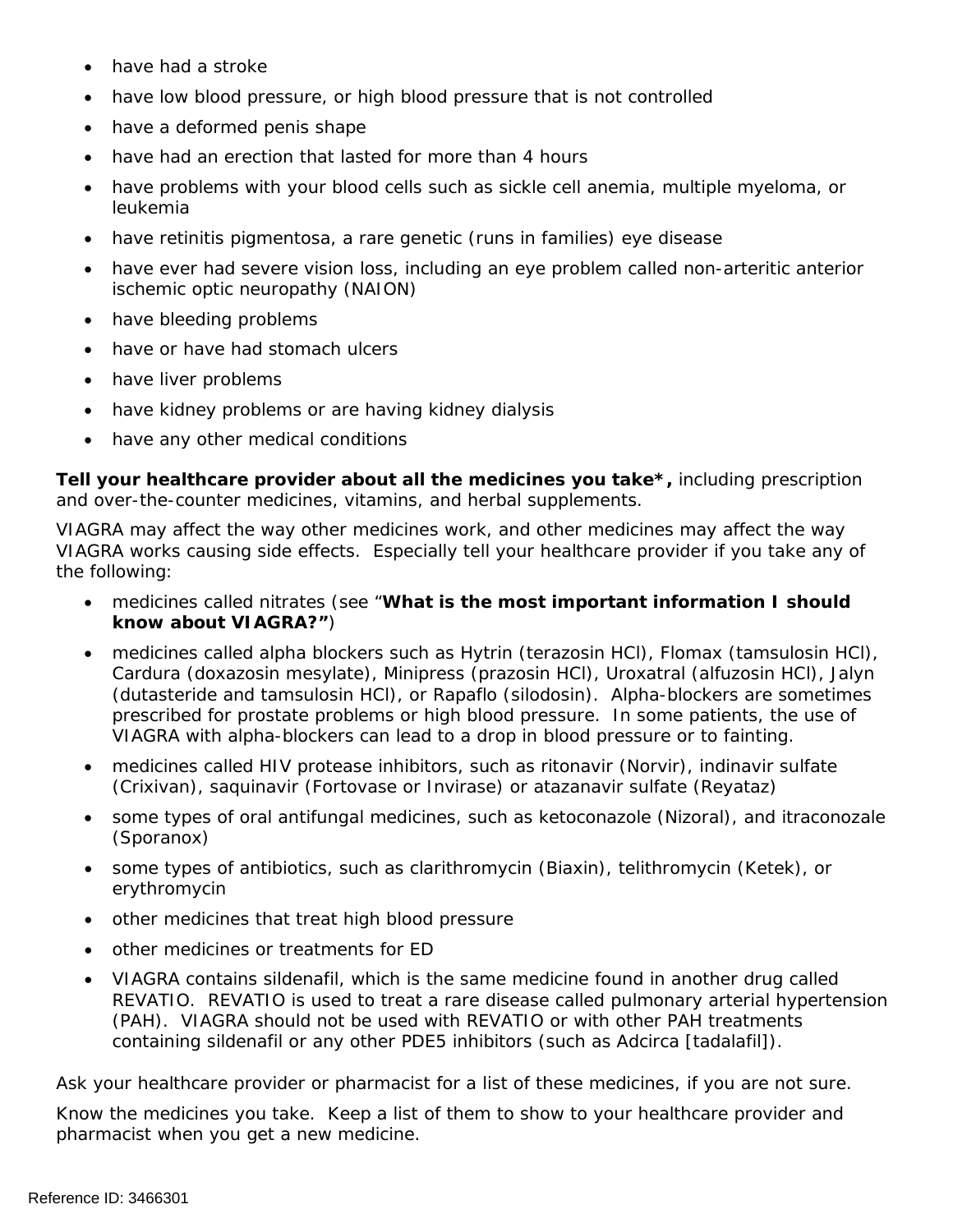#### **How should I take VIAGRA?**

- Take VIAGRA exactly as your healthcare provider tells you to take it.
- Your healthcare provider will tell you how much VIAGRA to take and when to take it.
- • Your healthcare provider may change your dose if needed.
- minutes to 4 hours before sexual activity if needed. • Take VIAGRA about 1 hour before sexual activity. You may take VIAGRA between 30

• VIAGRA can be taken with or without food. If you take VIAGRA after a high fat meal (such as a cheeseburger and french fries), VIAGRA may take a little longer to start working

• **Do not** take VIAGRA more than 1 time a day.

• If you accidentally take too much VIAGRA, call your doctor or go to the nearest hospital emergency room right away.

#### **What are the possible side effects of VIAGRA?**

**VIAGRA can cause serious side effects**. Rarely reported side effects include:

- an erection that will not go away (priapism). If you have an erection that lasts more than 4 hours, get medical help right away. If it is not treated right away, priapism can permanently damage your penis.
- **sudden vision loss in one or both eyes.** Sudden vision loss in one or both eyes can be a sudden vision loss in one or both eyes. sign of a serious eye problem called non-arteritic anterior ischemic optic neuropathy (NAION). Stop taking VIAGRA and call your healthcare provider right away if you have
- **sudden hearing decrease or hearing loss.** Some people may also have ringing in their ears (tinnitus) or dizziness. If you have these symptoms, stop taking VIAGRA and contact a doctor right away.

#### **The most common side effects of VIAGRA are:**

- headache
- flushing
- upset stomach
- abnormal vision, such as changes in color vision (such as having a blue color tinge) and blurred vision
- stuffy or runny nose
- back pain
- muscle pain
- nausea
- dizziness
- rash

In addition, heart attack, stroke, irregular heartbeats and death have happened rarely in men taking VIAGRA. Most, but not all, of these men had heart problems before taking VIAGRA. It is not known if VIAGRA caused these problems.

Tell your healthcare provider if you have any side effect that bothers you or does not go away.